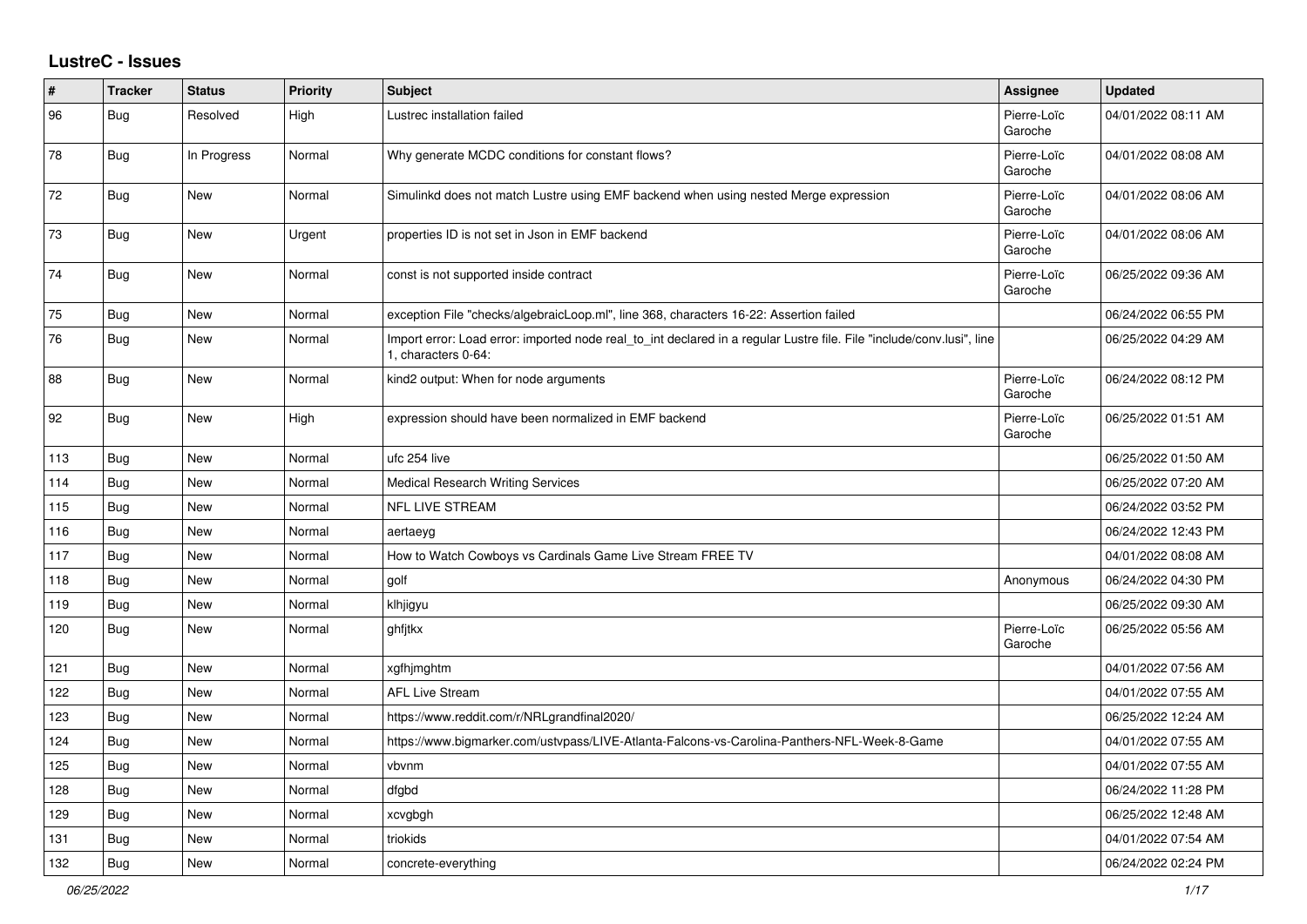| #   | <b>Tracker</b> | <b>Status</b> | <b>Priority</b> | <b>Subject</b>                    | <b>Assignee</b>        | <b>Updated</b>      |
|-----|----------------|---------------|-----------------|-----------------------------------|------------------------|---------------------|
| 133 | <b>Bug</b>     | New           | Normal          | craftlabs                         |                        | 06/25/2022 05:21 AM |
| 134 | <b>Bug</b>     | <b>New</b>    | Normal          | wisegolfers                       |                        | 06/24/2022 03:34 AM |
| 135 | <b>Bug</b>     | New           | Normal          | factspress                        |                        | 04/01/2022 07:52 AM |
| 136 | <b>Bug</b>     | New           | Normal          | snappow                           |                        | 06/24/2022 11:40 AM |
| 137 | <b>Bug</b>     | New           | Normal          | hcbets                            |                        | 04/01/2022 07:52 AM |
| 138 | <b>Bug</b>     | New           | Normal          | own-sweethome                     |                        | 06/23/2022 05:03 PM |
| 139 | <b>Bug</b>     | <b>New</b>    | Normal          | relseo                            |                        | 06/25/2022 12:40 AM |
| 140 | <b>Bug</b>     | New           | Normal          | sugarbalanceusa                   |                        | 06/24/2022 01:40 PM |
| 143 | <b>Bug</b>     | New           | Normal          | Bob lace front wigs               |                        | 06/25/2022 12:07 AM |
| 144 | <b>Bug</b>     | New           | Normal          | curly bob lace front wigs         |                        | 05/25/2022 05:18 AM |
| 145 | <b>Bug</b>     | New           | Normal          | abdulbaissagar                    |                        | 06/23/2022 10:46 PM |
| 146 | <b>Bug</b>     | New           | Normal          | bayabais                          |                        | 06/25/2022 06:11 AM |
| 147 | <b>Bug</b>     | New           | Normal          | xzxgfufi                          |                        | 04/01/2022 07:54 AM |
| 148 | <b>Bug</b>     | <b>New</b>    | Normal          | zxZdfg                            |                        | 04/01/2022 08:01 AM |
| 149 | <b>Bug</b>     | New           | Normal          | dftgy                             |                        | 06/25/2022 07:33 AM |
| 150 | <b>Bug</b>     | New           | Normal          | dfgh                              |                        | 06/24/2022 06:46 PM |
| 152 | <b>Bug</b>     | New           | High            | professional bridal makeup artist | Christophe<br>Garion   | 04/01/2022 08:01 AM |
| 153 | <b>Bug</b>     | New           | Normal          | urgent loan online                | Christophe<br>Garion   | 06/22/2022 05:11 PM |
| 154 | <b>Bug</b>     | New           | Normal          | fdgyyrut gyrtrw                   |                        | 06/21/2022 07:35 AM |
| 155 | <b>Bug</b>     | New           | Normal          | Cant access my cash app account   | Pierre-Loïc<br>Garoche | 06/22/2022 02:15 PM |
| 156 | <b>Bug</b>     | New           | Normal          | Access old cash app account       |                        | 04/01/2022 08:00 AM |
| 157 | <b>Bug</b>     | New           | Normal          | Forget cash app pin               |                        | 06/25/2022 09:29 AM |
| 158 | <b>Bug</b>     | New           | Normal          | dfghj zcvgh                       |                        | 06/25/2022 09:34 AM |
| 159 | <b>Bug</b>     | New           | Normal          | xfguih njgkh                      |                        | 06/17/2022 10:26 PM |
| 160 | <b>Bug</b>     | <b>New</b>    | Normal          | rtyuiv wbhyu                      |                        | 04/01/2022 07:56 AM |
| 161 | <b>Bug</b>     | New           | Normal          | dfdrtyuio                         |                        | 06/24/2022 08:54 AM |
| 162 | Bug            | New           | Normal          | gfyuik9                           | Hamza<br>Bourbouh      | 04/01/2022 08:01 AM |
| 163 | <b>Bug</b>     | New           | Normal          | jknjopl[                          |                        | 04/01/2022 07:58 AM |
| 164 | <b>Bug</b>     | New           | Normal          | dfgbd                             |                        | 06/25/2022 06:49 AM |
| 165 | <b>Bug</b>     | New           | Normal          | dfgbd                             |                        | 04/01/2022 07:57 AM |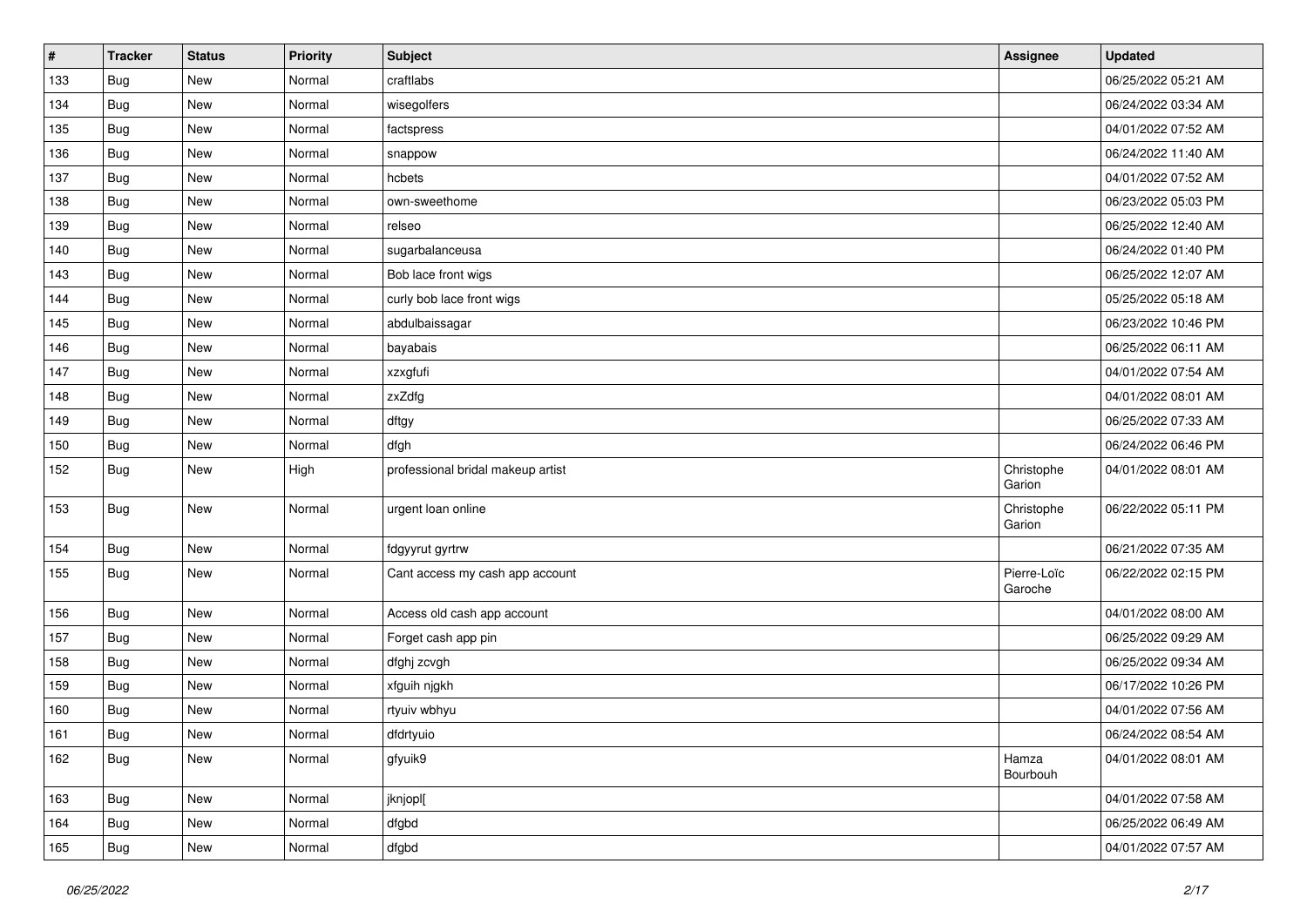| #   | <b>Tracker</b> | <b>Status</b> | <b>Priority</b> | <b>Subject</b>                                            | Assignee               | <b>Updated</b>      |
|-----|----------------|---------------|-----------------|-----------------------------------------------------------|------------------------|---------------------|
| 166 | Bug            | New           | Normal          | dfgbd                                                     |                        | 04/01/2022 07:57 AM |
| 167 | <b>Bug</b>     | <b>New</b>    | Normal          | instant loan without documents                            | Anonymous              | 06/25/2022 08:50 AM |
| 168 | <b>Bug</b>     | New           | Normal          | UFC 256 Live Stream Online                                |                        | 06/24/2022 08:59 PM |
| 169 | <b>Bug</b>     | <b>New</b>    | Normal          | CV Maker - UAE CV Writing Agency                          |                        | 06/25/2022 07:54 AM |
| 176 | <b>Bug</b>     | <b>New</b>    | Normal          | instant loan without documents                            |                        | 06/18/2022 01:43 PM |
| 178 | <b>Bug</b>     | New           | Normal          | transparent lace wigs                                     |                        | 06/24/2022 02:24 AM |
| 179 | <b>Bug</b>     | <b>New</b>    | Normal          | body wave                                                 |                        | 04/01/2022 08:41 AM |
| 181 | <b>Bug</b>     | New           | Normal          | <b>Healthcare Custom Writing Services</b>                 |                        | 06/24/2022 09:38 PM |
| 182 | Bug            | New           | Normal          | <b>Healthcare Custom Writing Services</b>                 |                        | 06/25/2022 12:31 AM |
| 183 | <b>Bug</b>     | <b>New</b>    | Normal          | Nursing Assignment Help Online                            |                        | 06/25/2022 08:38 AM |
| 184 | Bug            | New           | Normal          | Affordable Business Writing Services                      |                        | 06/24/2022 02:47 AM |
| 185 | <b>Bug</b>     | <b>New</b>    | Normal          | Non-Plagiarized Research Writing                          |                        | 06/24/2022 04:57 AM |
| 187 | Bug            | New           | Normal          | High Quality Replic 350 V2 Carbon                         |                        | 04/01/2022 08:40 AM |
| 188 | <b>Bug</b>     | New           | Normal          | Why are university students buying assignments online?    | Pierre-Loïc<br>Garoche | 06/25/2022 04:59 AM |
| 189 | <b>Bug</b>     | <b>New</b>    | Normal          | <b>College Biology Writing Services</b>                   |                        | 06/24/2022 07:52 PM |
| 190 | <b>Bug</b>     | New           | Normal          | All About Cash App Transfer Fail Problems                 |                        | 06/25/2022 06:35 AM |
| 191 | <b>Bug</b>     | <b>New</b>    | Normal          | <b>B2B Branding</b>                                       |                        | 06/13/2022 12:50 AM |
| 192 | <b>Bug</b>     | <b>New</b>    | Normal          | The code Caffe                                            |                        | 05/09/2022 10:16 AM |
| 193 | <b>Bug</b>     | <b>New</b>    | Normal          | 18% Discount on Homeopathic medicines                     |                        | 06/24/2022 05:20 PM |
| 194 | Bug            | New           | Normal          | lace closure wigs                                         |                        | 06/25/2022 09:18 AM |
| 195 | Bug            | New           | Normal          | homoeobazaar                                              |                        | 04/01/2022 08:23 AM |
| 196 | <b>Bug</b>     | <b>New</b>    | Normal          | Homoeobazaar For Homeopathy Medicines                     |                        | 06/24/2022 03:58 AM |
| 197 | Bug            | New           | Normal          | SBL JABORANDI PLUS HAIR OIL - COMPLETE SCALP CARE (100ML) |                        | 06/25/2022 12:43 AM |
| 198 | <b>Bug</b>     | <b>New</b>    | Normal          | DR. RECKEWEG R42 (HAEMOVENIN) (22ML)                      |                        | 04/21/2022 09:37 PM |
| 199 | Bug            | New           | Normal          | SBL CLEARSTONE DROPS (30ML)                               |                        | 04/01/2022 08:23 AM |
| 200 | <b>Bug</b>     | New           | Normal          | uiopi[o                                                   |                        | 06/24/2022 02:10 PM |
| 201 | <b>Bug</b>     | New           | Normal          | closure wig                                               |                        | 06/25/2022 02:31 AM |
| 202 | <b>Bug</b>     | New           | Normal          | blonde wig                                                |                        | 06/24/2022 08:01 AM |
| 203 | Bug            | New           | Low             | Airport Taxi Guildford                                    | Anonymous              | 04/01/2022 08:50 AM |
| 205 | <b>Bug</b>     | New           | Low             | Mens Designer Glasses                                     |                        | 06/25/2022 04:30 AM |
| 206 | <b>Bug</b>     | New           | Low             | <b>Cheap Electric Bikes</b>                               |                        | 06/25/2022 01:44 AM |
| 208 | <b>Bug</b>     | New           | Normal          | Why Cash app won't let me send money if scammed?          |                        | 04/01/2022 08:54 AM |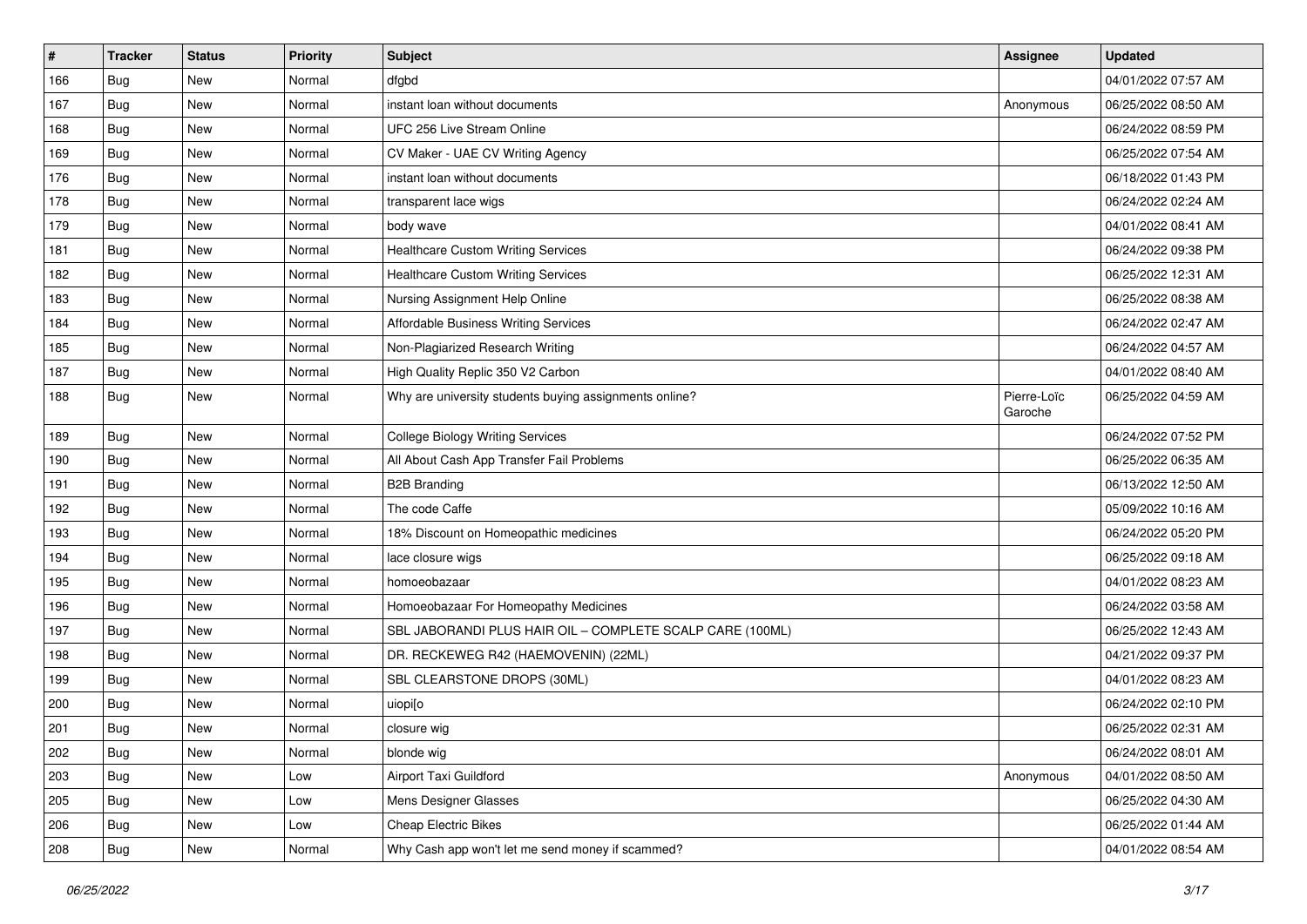| $\sharp$ | Tracker    | <b>Status</b> | <b>Priority</b> | <b>Subject</b>                                                                                                  | <b>Assignee</b>        | <b>Updated</b>      |
|----------|------------|---------------|-----------------|-----------------------------------------------------------------------------------------------------------------|------------------------|---------------------|
| 209      | <b>Bug</b> | New           | Normal          | Neglect to access old Cash App account considering message notice issue? Contact help.                          |                        | 06/24/2022 10:27 AM |
| 210      | <b>Bug</b> | New           | Normal          | Issue with check symbol in Cash App? Dial assist number with calling Cash App customer service phone<br>number. |                        | 06/24/2022 10:52 PM |
| 211      | <b>Bug</b> | <b>New</b>    | Normal          | Problem in Cash App rebate? Call Cash App customer service number for help.                                     |                        | 06/25/2022 12:13 AM |
| 213      | Bug        | New           | Normal          | fix HP Notebook Missing Operating System Error Message                                                          |                        | 04/01/2022 08:53 AM |
| 215      | <b>Bug</b> | <b>New</b>    | Normal          | How For Top Level Cell Phone For You                                                                            |                        | 06/20/2022 08:14 PM |
| 217      | <b>Bug</b> | New           | Normal          | How this service matter most?                                                                                   |                        | 06/24/2022 08:22 AM |
| 218      | <b>Bug</b> | New           | Normal          | Popular Educational trends                                                                                      |                        | 06/25/2022 09:30 AM |
| 219      | <b>Bug</b> | New           | Normal          | Free Ringtones for Cell Phones.                                                                                 |                        | 06/24/2022 10:17 PM |
| 221      | Bug        | New           | Normal          | The Best APk                                                                                                    |                        | 04/01/2022 08:49 AM |
| 222      | <b>Bug</b> | New           | Normal          | Social Profile links                                                                                            |                        | 06/24/2022 02:53 AM |
| 223      | Bug        | New           | Normal          | WhatsApp Plus: Download, Update and Themes                                                                      |                        | 06/03/2022 08:07 PM |
| 225      | <b>Bug</b> | New           | Normal          | instant personal loan                                                                                           |                        | 06/24/2022 03:33 AM |
| 226      | <b>Bug</b> | New           | Normal          | How to find reliable service reviews                                                                            | Anonymous              | 04/01/2022 08:46 AM |
| 227      | <b>Bug</b> | <b>New</b>    | Normal          | Cash App Help & Solutions - Here You Will Get Better Assistance                                                 |                        | 06/10/2022 12:53 AM |
| 228      | Bug        | New           | Normal          | Why Does Cash App Transaction Failed? - Here Is the Answer                                                      |                        | 06/24/2022 07:49 PM |
| 230      | <b>Bug</b> | New           | Normal          | Add Money To Cash App Card - Auto Cash Apps                                                                     |                        | 06/21/2022 08:18 AM |
| 231      | <b>Bug</b> | New           | Normal          | Is the ringtone download difficult or not?                                                                      | Pierre-Loïc<br>Garoche | 06/24/2022 06:35 PM |
| 232      | <b>Bug</b> | <b>New</b>    | Normal          | FM whatsapp messaging app.                                                                                      |                        | 05/02/2022 06:03 AM |
| 233      | <b>Bug</b> | <b>New</b>    | Normal          | Anauthorsway.com: My User Experience                                                                            |                        | 06/24/2022 01:43 AM |
| 234      | <b>Bug</b> | New           | Normal          | My Personal Experience With the College Writing Services                                                        |                        | 06/25/2022 04:59 AM |
| 235      | <b>Bug</b> | <b>New</b>    | Low             | HP Printer Assistant Software   Download & Install HP Assistant                                                 |                        | 06/25/2022 02:09 AM |
| 236      | <b>Bug</b> | New           | Normal          | HP Printer Assistant Software   Download & Install HP Assistant                                                 |                        | 04/01/2022 08:16 AM |
| 238      | <b>Bug</b> | New           | Low             | HP Printer Assistant Software   Download & Install HP Assistant                                                 |                        | 04/01/2022 08:16 AM |
| 239      | <b>Bug</b> | <b>New</b>    | Normal          | Algunas características más de Choices MOD APK                                                                  |                        | 06/23/2022 05:10 PM |
| 244      | <b>Bug</b> | New           | Normal          | Quels sont les avantages des stations de radio en ligne.                                                        |                        | 06/24/2022 05:37 PM |
| 245      | <b>Bug</b> | <b>New</b>    | Normal          | Write My Essay For Me Cheap                                                                                     |                        | 06/22/2022 05:30 PM |
| 246      | <b>Bug</b> | New           | Normal          | The Beast App                                                                                                   |                        | 06/25/2022 12:34 AM |
| 247      | <b>Bug</b> | New           | Normal          | best 4 Channel Amp                                                                                              |                        | 06/24/2022 09:44 PM |
| 248      | <b>Bug</b> | New           | Normal          | Mobile ringtones and attractiveness ringtones                                                                   |                        | 06/25/2022 03:31 AM |
| 249      | <b>Bug</b> | New           | Normal          | Steps to Activate Cash App Card in Less then 2 Minutes - Get Information                                        | Pierre-Loïc<br>Garoche | 06/21/2022 07:52 PM |
| 250      | <b>Bug</b> | New           | Normal          | Reviews of phone ringtones                                                                                      |                        | 06/23/2022 09:24 PM |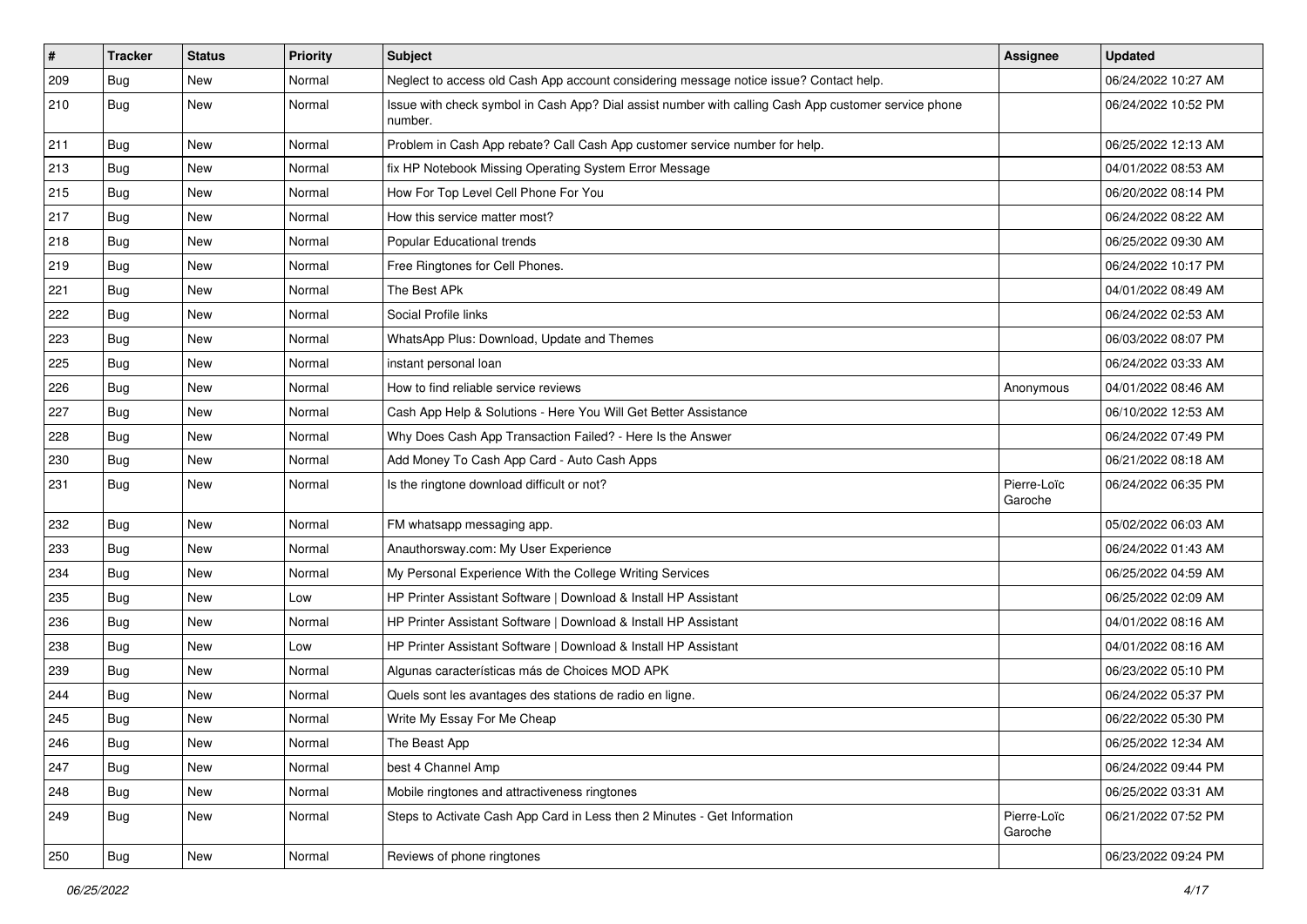| $\sharp$ | <b>Tracker</b> | <b>Status</b> | <b>Priority</b> | <b>Subject</b>                                                      | <b>Assignee</b>        | <b>Updated</b>      |
|----------|----------------|---------------|-----------------|---------------------------------------------------------------------|------------------------|---------------------|
| 251      | <b>Bug</b>     | New           | Normal          | All About Cash App Transfer Fail Problems                           | Pierre-Loïc<br>Garoche | 06/25/2022 05:44 AM |
| 252      | <b>Bug</b>     | New           | Normal          | Samsung U600 - Is Essential Business And Personal Phone             |                        | 04/04/2022 04:45 AM |
| 253      | <b>Bug</b>     | New           | Normal          | Florence Lawrence                                                   |                        | 06/18/2022 01:09 PM |
| 256      | <b>Bug</b>     | <b>New</b>    | Normal          | <b>Fake Travis Scott Shoes</b>                                      |                        | 04/01/2022 08:12 AM |
| 257      | <b>Bug</b>     | <b>New</b>    | Normal          | Best latte machines                                                 |                        | 06/24/2022 06:11 PM |
| 258      | <b>Bug</b>     | New           | Normal          | Fake Nike Dunk High AMBUSH Deep Royal                               |                        | 06/25/2022 08:19 AM |
| 259      | <b>Bug</b>     | New           | Normal          | call center services                                                |                        | 06/23/2022 05:30 PM |
| 260      | <b>Bug</b>     | New           | Normal          | Web Design Services Near Me                                         |                        | 06/24/2022 10:54 AM |
| 261      | <b>Bug</b>     | <b>New</b>    | Normal          | Ringtone Downloads - Easy Ways Come Up With Your Own Ringtones      |                        | 06/25/2022 12:30 AM |
| 262      | <b>Bug</b>     | New           | Normal          | It this true to dealing Wuth                                        |                        | 06/22/2022 04:07 AM |
| 264      | <b>Bug</b>     | New           | Normal          | We Buy Your Unwanted Car                                            | Corentin<br>Lauverjat  | 06/24/2022 02:19 PM |
| 265      | <b>Bug</b>     | <b>New</b>    | Normal          | 3 Faq's On Downloading To Your Apple Ipod                           |                        | 06/24/2022 08:41 AM |
| 267      | <b>Bug</b>     | New           | Normal          | How To Use Internet Radio Services To Listen To Your Favorite Songs |                        | 06/25/2022 08:24 AM |
| 268      | <b>Bug</b>     | New           | Normal          | Fashionj                                                            |                        | 04/01/2022 08:20 AM |
| 269      | <b>Bug</b>     | New           | Normal          | Is there such a site for app design?                                | Anonymous              | 06/25/2022 08:41 AM |
| 270      | <b>Bug</b>     | New           | Normal          | Logo Mansion                                                        | Christophe<br>Garion   | 04/01/2022 08:20 AM |
| 273      | <b>Bug</b>     | <b>New</b>    | High            | assignment help online                                              |                        | 04/01/2022 08:17 AM |
| 274      | <b>Bug</b>     | New           | Normal          | How AI is transforming coupon marketing campaigns?                  | Anonymous              | 04/01/2022 08:19 AM |
| 275      | Bug            | New           | Normal          | Activate Cash App Card With Or Without QR - Step By Step Guide      | Pierre-Loïc<br>Garoche | 06/24/2022 11:17 PM |
| 278      | <b>Bug</b>     | <b>New</b>    | Normal          | Cash App Help & Solutions - Here You Will Get Better Assistance     |                        | 06/25/2022 04:43 AM |
| 279      | <b>Bug</b>     | New           | High            | What is an essential feature of an internal communications app?     |                        | 06/25/2022 03:28 AM |
| 280      | <b>Bug</b>     | <b>New</b>    | Normal          | Pacific Web Design                                                  |                        | 06/25/2022 02:56 AM |
| 282      | <b>Bug</b>     | New           | Normal          | Activate Cash App Card: Learn Simple Steps & Fix Errors             |                        | 06/25/2022 08:57 AM |
| 283      | <b>Bug</b>     | New           | Normal          | Cash App To PayPal Transfer Money - Check Out The Steps Here        |                        | 04/01/2022 08:17 AM |
| 284      | Bug            | New           | Normal          | All About Cash App Transfer Fail Problems                           |                        | 06/24/2022 10:09 PM |
| 285      | <b>Bug</b>     | New           | Normal          | Have you ever written an essay?                                     |                        | 06/24/2022 09:38 AM |
| 286      | <b>Bug</b>     | New           | Normal          | All About Cash App Transfer Fail Problems                           |                        | 04/01/2022 07:49 AM |
| 287      | <b>Bug</b>     | New           | Normal          | Make shopping easier                                                |                        | 04/01/2022 08:41 AM |
| 288      | <b>Bug</b>     | New           | Normal          | Make shopping easier                                                |                        | 04/01/2022 07:56 AM |
| 289      | <b>Bug</b>     | New           | Normal          | Recover Yahoo Mail Forgotten Password - Explore Kanata Chinese      |                        | 06/25/2022 09:00 AM |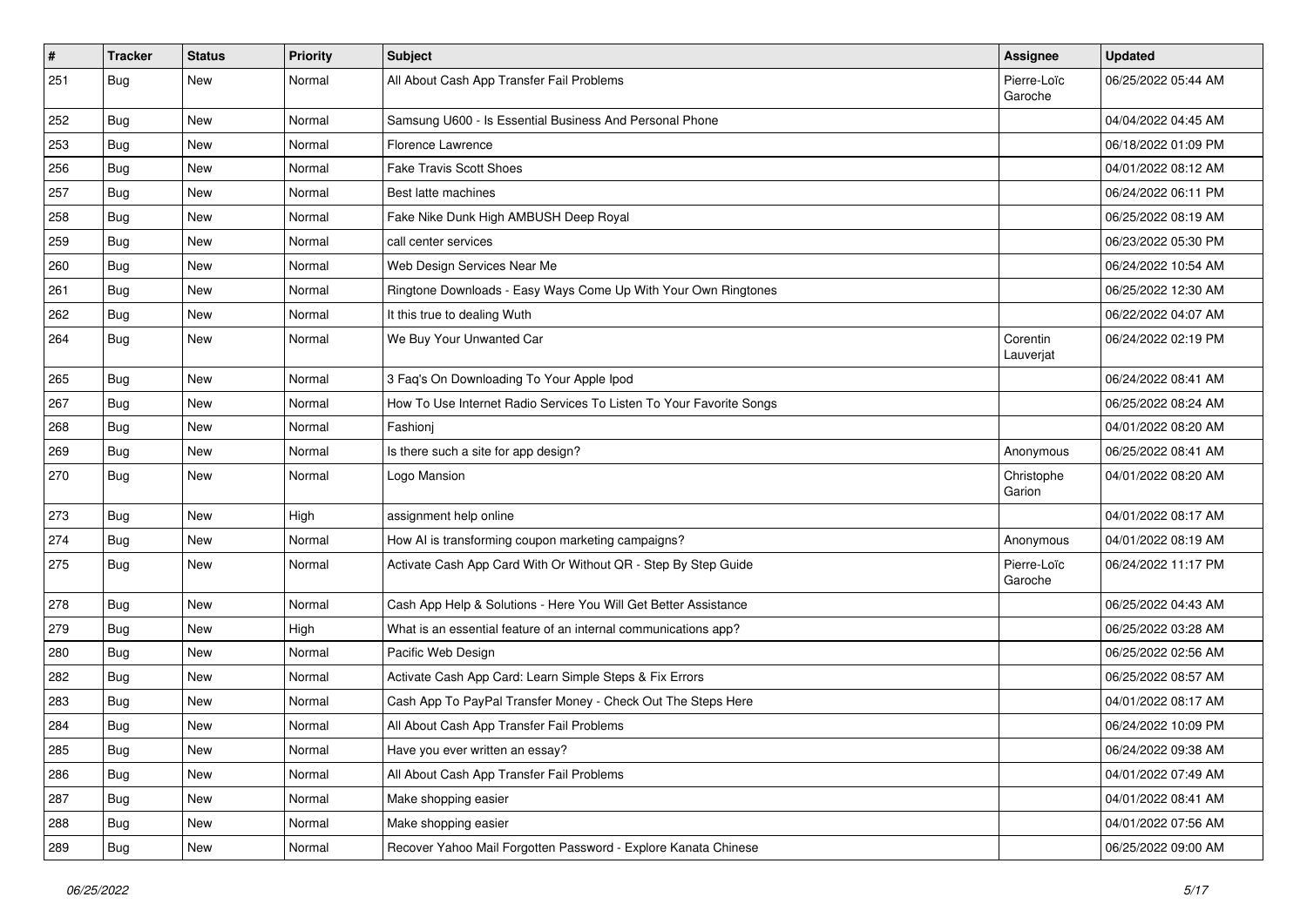| $\sharp$ | <b>Tracker</b> | <b>Status</b> | <b>Priority</b> | <b>Subject</b>                                        | <b>Assignee</b> | <b>Updated</b>      |
|----------|----------------|---------------|-----------------|-------------------------------------------------------|-----------------|---------------------|
| 292      | <b>Bug</b>     | New           | Normal          | Venmo to Cash App Transfer Of Money- Explore Here     |                 | 06/25/2022 09:34 AM |
| 293      | <b>Bug</b>     | New           | Immediate       | <b>CMT Direct Wix</b>                                 | Anonymous       | 04/01/2022 07:21 AM |
| 295      | Bug            | New           | Normal          | Headliner Repair Services in Jonesboro GA             |                 | 04/01/2022 07:21 AM |
| 296      | <b>Bug</b>     | New           | Normal          | Window Tinting Services in Jonesboro GA               |                 | 04/01/2022 07:21 AM |
| 297      | <b>Bug</b>     | New           | Normal          | Auto Lighting Installation Services in Norcross GA    |                 | 04/01/2022 07:21 AM |
| 298      | <b>Bug</b>     | New           | Normal          | Car Stereo Installation Services in Norcross GA       |                 | 04/01/2022 07:20 AM |
| 299      | Bug            | New           | Normal          | Brake Caliper Painting Services in Norcross GA        |                 | 04/01/2022 07:20 AM |
| 300      | Bug            | New           | Normal          | Wheels Powder Coating Services in Norcross GA         |                 | 04/15/2022 01:45 PM |
| 301      | <b>Bug</b>     | New           | Normal          | Vehicle Electronics Services in Norcross GA           |                 | 04/01/2022 07:18 AM |
| 302      | Bug            | New           | Normal          | Auto Electrical Repair Services in Norcross GA        |                 | 06/10/2022 06:30 AM |
| 303      | <b>Bug</b>     | New           | Normal          | Car Wrapping Services in Norcross GA                  |                 | 04/01/2022 07:22 AM |
| 304      | <b>Bug</b>     | New           | Normal          | Keyless Entry Services in Norcross GA                 |                 | 04/01/2022 07:19 AM |
| 305      | Bug            | New           | Normal          | Headliner Repair Services in Norcross GA              |                 | 04/01/2022 07:19 AM |
| 306      | <b>Bug</b>     | New           | Normal          | Window Tinting Services in Norcross GA                |                 | 04/01/2022 07:19 AM |
| 307      | <b>Bug</b>     | New           | Normal          | Carpet Cleaning Services in Virginia Beach VA         |                 | 04/01/2022 07:19 AM |
| 308      | <b>Bug</b>     | New           | Normal          | Carpet Repairing Services in Virginia Beach VA        |                 | 04/01/2022 07:19 AM |
| 309      | <b>Bug</b>     | <b>New</b>    | Normal          | Stain Removal Services in Virginia Beach VA           |                 | 04/01/2022 07:19 AM |
| 310      | <b>Bug</b>     | New           | Normal          | Mattress Cleaning Services in Virginia Beach VA       |                 | 04/01/2022 07:19 AM |
| 311      | <b>Bug</b>     | New           | Normal          | Odor Removal Services in Virginia Beach VA            |                 | 04/01/2022 07:19 AM |
| 312      | <b>Bug</b>     | New           | Normal          | Stain Protection Services in Virginia Beach VA        |                 | 06/23/2022 09:25 PM |
| 313      | <b>Bug</b>     | New           | Normal          | Water Extraction Services in Virginia Beach VA        |                 | 06/23/2022 02:14 AM |
| 314      | <b>Bug</b>     | New           | Normal          | Water Extraction Services in Virginia Beach VA        |                 | 04/01/2022 07:25 AM |
| 315      | <b>Bug</b>     | New           | Normal          | Dissertation help UK                                  |                 | 06/25/2022 02:51 AM |
| 316      | <b>Bug</b>     | New           | Normal          | Finden Sie den besten Klingelton für Ihr Telefon      |                 | 06/24/2022 10:28 PM |
| 317      | <b>Bug</b>     | New           | Normal          | Eco/Green Cleaning Services in Virginia Beach VA      |                 | 06/25/2022 06:50 AM |
| 318      | <b>Bug</b>     | New           | Normal          | Mold Removal Services in Virginia Beach VA            |                 | 04/01/2022 07:27 AM |
| 319      | <b>Bug</b>     | <b>New</b>    | Normal          | Steam Cleaning Services in Virginia Beach VA          |                 | 04/01/2022 07:27 AM |
| 320      | <b>Bug</b>     | New           | Normal          | Emergency Cleaning Services in Virginia Beach VA      |                 | 04/01/2022 07:27 AM |
| 321      | Bug            | New           | Normal          | Tile & Grout Cleaning Services in Virginia Beach VA   |                 | 06/21/2022 03:04 AM |
| 322      | <b>Bug</b>     | New           | Normal          | Rug Cleaning Services in Virginia Beach VA            |                 | 04/01/2022 07:26 AM |
| 323      | <b>Bug</b>     | New           | Normal          | Car Upholstery Cleaning Services in Virginia Beach VA |                 | 04/01/2022 07:26 AM |
| 324      | Bug            | New           | Normal          | Upholstery Cleaning Services in Virginia Beach VA     |                 | 04/01/2022 07:26 AM |
| 325      | <b>Bug</b>     | New           | Normal          | Carpet Cleaning Services in Norfolk VA                |                 | 04/01/2022 07:26 AM |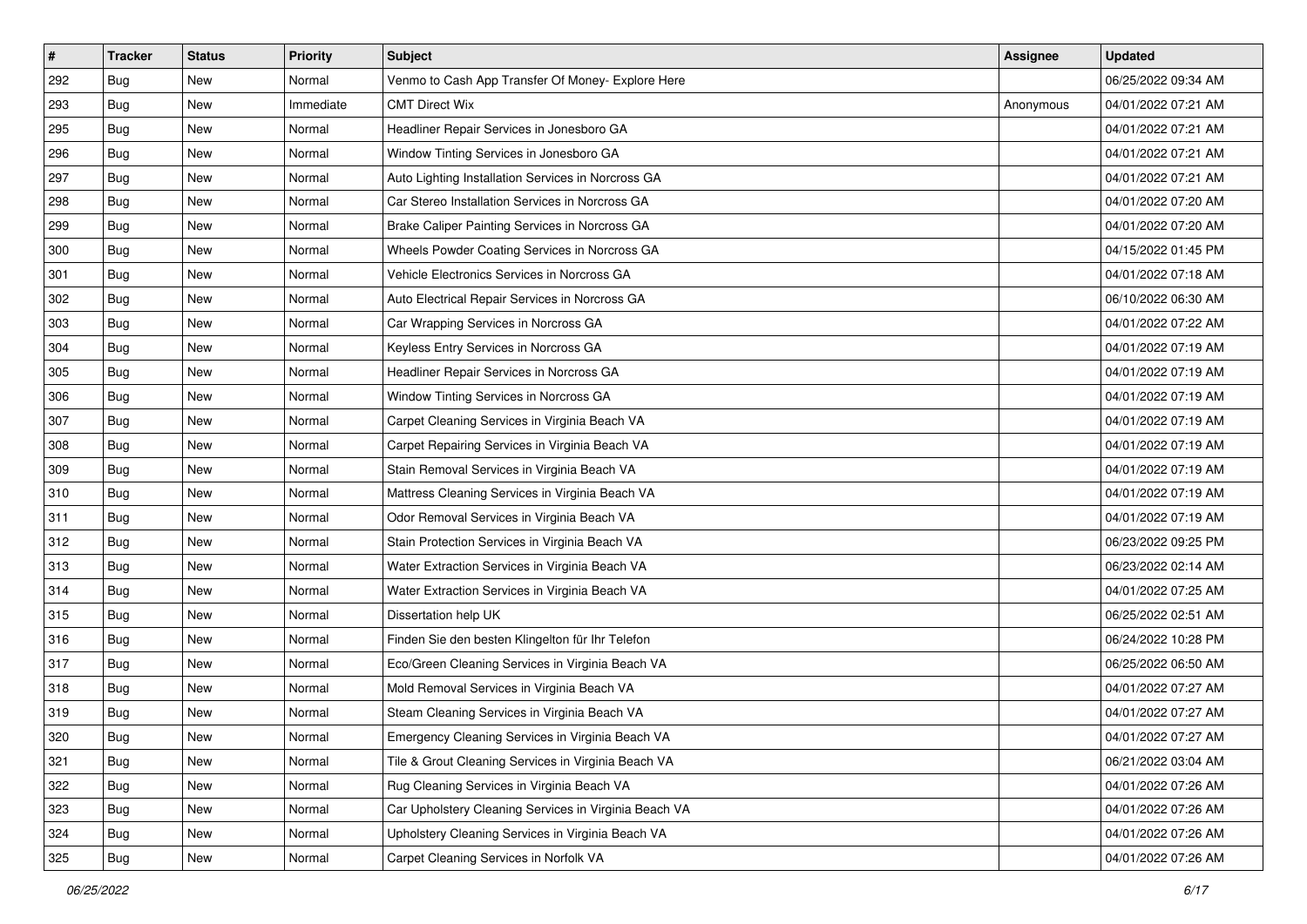| #   | <b>Tracker</b> | <b>Status</b> | <b>Priority</b> | <b>Subject</b>                                    | <b>Assignee</b> | <b>Updated</b>      |
|-----|----------------|---------------|-----------------|---------------------------------------------------|-----------------|---------------------|
| 326 | <b>Bug</b>     | New           | Normal          | Carpet Repairing Services in Norfolk VA           |                 | 04/01/2022 07:26 AM |
| 327 | <b>Bug</b>     | <b>New</b>    | Normal          | Stain Removal Services in Norfolk VA              |                 | 04/01/2022 07:26 AM |
| 328 | <b>Bug</b>     | New           | Normal          | Mattress Cleaning Services in Norfolk VA          |                 | 04/01/2022 07:26 AM |
| 329 | Bug            | New           | Normal          | Odor Removal Services in Norfolk VA               |                 | 04/01/2022 07:22 AM |
| 330 | <b>Bug</b>     | New           | Normal          | Stain Protection Services in Norfolk VA           |                 | 04/01/2022 07:26 AM |
| 331 | <b>Bug</b>     | New           | Normal          | Water Extraction Services in Norfolk VA           |                 | 06/25/2022 08:10 AM |
| 332 | <b>Bug</b>     | <b>New</b>    | Normal          | Eco/Green Cleaning Services in Norfolk VA         |                 | 04/01/2022 07:25 AM |
| 333 | <b>Bug</b>     | New           | Normal          | Mold Removal Services in Norfolk VA               |                 | 06/25/2022 04:25 AM |
| 334 | Bug            | New           | Normal          | Steam Cleaning Services in Norfolk VA             |                 | 04/01/2022 07:25 AM |
| 335 | <b>Bug</b>     | <b>New</b>    | Normal          | Emergency Cleaning Services in Norfolk VA         |                 | 04/01/2022 07:24 AM |
| 336 | <b>Bug</b>     | <b>New</b>    | Normal          | Tile & Grout Cleaning Services in Norfolk VA      |                 | 06/25/2022 07:26 AM |
| 337 | <b>Bug</b>     | New           | Normal          | Rug Cleaning Services in Norfolk VA               |                 | 04/01/2022 07:23 AM |
| 338 | <b>Bug</b>     | New           | Normal          | Car Upholstery Cleaning Services in Norfolk VA    |                 | 04/01/2022 07:23 AM |
| 339 | <b>Bug</b>     | New           | Normal          | Upholstery Cleaning Services in Norfolk VA        |                 | 06/17/2022 04:36 AM |
| 340 | <b>Bug</b>     | New           | Normal          | Carpet Cleaning Services in Chesapeake VA         |                 | 04/01/2022 07:23 AM |
| 341 | <b>Bug</b>     | New           | Normal          | Carpet Repairing Services in Chesapeake VA        |                 | 04/01/2022 07:23 AM |
| 342 | Bug            | New           | Normal          | Stain Removal Services in Chesapeake VA           |                 | 04/01/2022 07:22 AM |
| 343 | <b>Bug</b>     | <b>New</b>    | Normal          | Mattress Cleaning Services in Chesapeake VA       |                 | 04/01/2022 07:16 AM |
| 344 | <b>Bug</b>     | New           | Normal          | Odor Removal Services in Chesapeake VA            |                 | 06/25/2022 12:42 AM |
| 345 | <b>Bug</b>     | <b>New</b>    | Normal          | Stain Protection Services in Chesapeake VA        |                 | 06/25/2022 06:03 AM |
| 346 | <b>Bug</b>     | New           | Normal          | Water Extraction Services in Chesapeake VA        |                 | 04/01/2022 07:15 AM |
| 347 | Bug            | <b>New</b>    | Normal          | Eco/Green Cleaning Services in Chesapeake VA      |                 | 06/25/2022 07:04 AM |
| 348 | <b>Bug</b>     | <b>New</b>    | Normal          | Mold Removal Services in Chesapeake VA            |                 | 04/01/2022 07:14 AM |
| 349 | <b>Bug</b>     | New           | Normal          | Steam Cleaning Services in Chesapeake VA          |                 | 04/01/2022 07:14 AM |
| 350 | <b>Bug</b>     | <b>New</b>    | Normal          | Emergency Cleaning Services in Chesapeake VA      |                 | 04/01/2022 07:14 AM |
| 351 | Bug            | New           | Normal          | Emergency Cleaning Services in Chesapeake VA      |                 | 04/01/2022 07:14 AM |
| 352 | <b>Bug</b>     | <b>New</b>    | Normal          | Tile & Grout Cleaning Services in Chesapeake VA   |                 | 06/24/2022 08:14 AM |
| 353 | <b>Bug</b>     | <b>New</b>    | Normal          | Rug Cleaning Services in Chesapeake VA            |                 | 04/01/2022 07:14 AM |
| 354 | Bug            | New           | Normal          | Car Upholstery Cleaning Services in Chesapeake VA |                 | 04/01/2022 07:14 AM |
| 355 | <b>Bug</b>     | New           | Normal          | Upholstery Cleaning Services in Chesapeake VA     |                 | 04/01/2022 07:14 AM |
| 356 | <b>Bug</b>     | New           | Normal          | Moving Services in Baltimore MD                   |                 | 04/01/2022 07:13 AM |
| 357 | <b>Bug</b>     | New           | Normal          | Furniture Assembly Services in Baltimore MD       |                 | 04/01/2022 07:12 AM |
| 358 | <b>Bug</b>     | New           | Normal          | Office Moving Services in Baltimore MD            |                 | 04/01/2022 07:13 AM |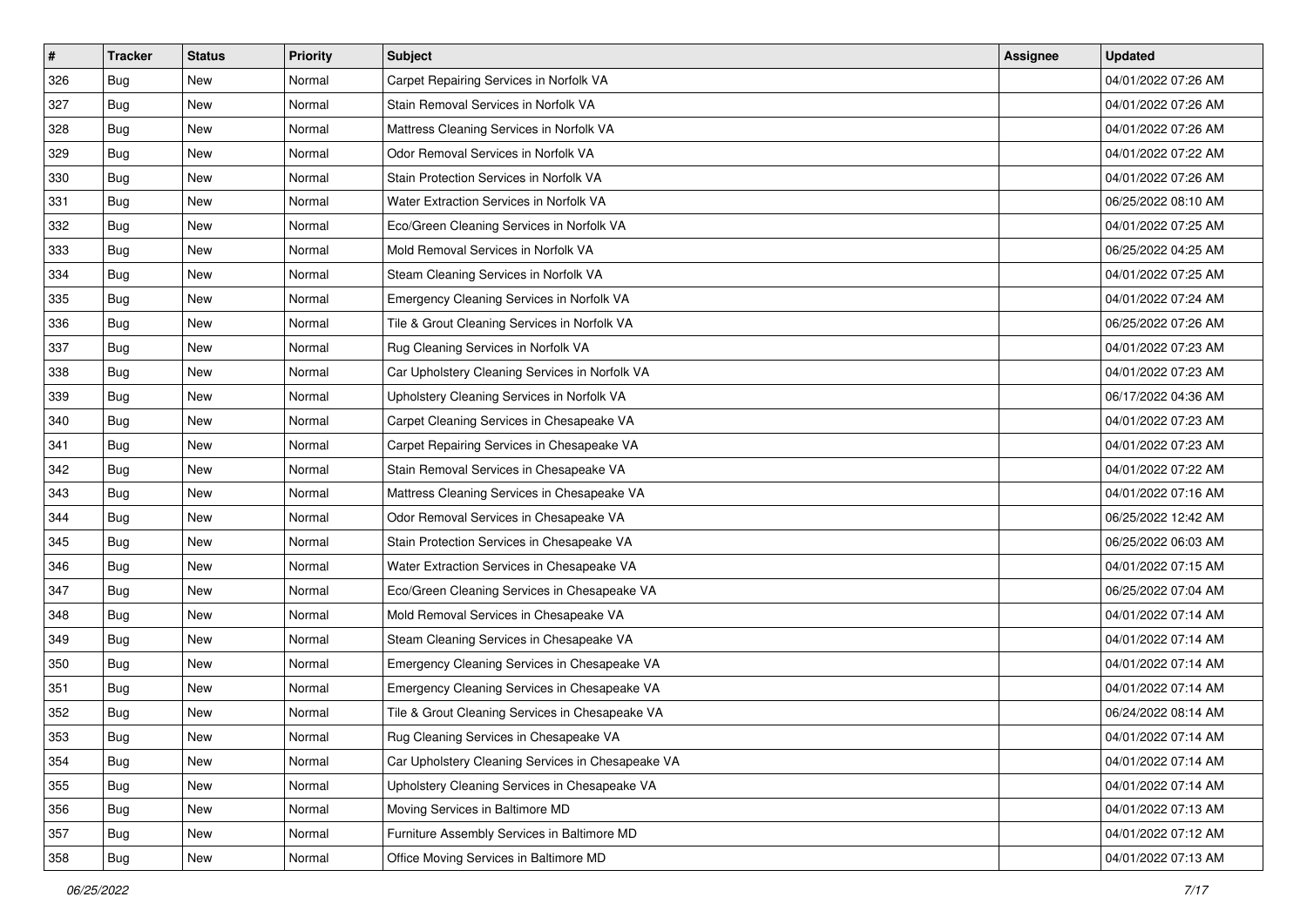| $\#$ | <b>Tracker</b> | <b>Status</b> | <b>Priority</b> | Subject                                            | <b>Assignee</b> | <b>Updated</b>      |
|------|----------------|---------------|-----------------|----------------------------------------------------|-----------------|---------------------|
| 359  | <b>Bug</b>     | New           | Normal          | Local Moving Services in Baltimore MD              |                 | 04/01/2022 07:15 AM |
| 360  | Bug            | New           | Normal          | Auto Transport Services in Baltimore MD            |                 | 04/01/2022 07:13 AM |
| 361  | <b>Bug</b>     | New           | Normal          | Junk Removal Services in Baltimore MD              |                 | 04/01/2022 07:13 AM |
| 362  | Bug            | New           | Normal          | Moving Services in Washington DC                   |                 | 04/01/2022 07:13 AM |
| 363  | <b>Bug</b>     | New           | Normal          | Furniture Assembly Services in Washington DC       |                 | 04/01/2022 07:13 AM |
| 364  | <b>Bug</b>     | New           | Normal          | Office Moving Services in Washington DC            |                 | 04/01/2022 07:13 AM |
| 365  | <b>Bug</b>     | New           | Normal          | Local Moving Services in Washington DC             |                 | 04/01/2022 07:12 AM |
| 366  | <b>Bug</b>     | New           | Normal          | Auto Transport Services in Washington DC           |                 | 04/01/2022 07:12 AM |
| 367  | <b>Bug</b>     | New           | Normal          | Junk Removal Services in Washington DC             |                 | 04/01/2022 07:12 AM |
| 368  | <b>Bug</b>     | New           | Normal          | Moving Services in Arlington County VA             |                 | 04/01/2022 07:12 AM |
| 369  | <b>Bug</b>     | New           | Normal          | Furniture Assembly Services in Arlington County VA |                 | 04/01/2022 07:12 AM |
| 370  | <b>Bug</b>     | New           | Normal          | Office Moving Services in Arlington County VA      |                 | 04/01/2022 07:16 AM |
| 371  | <b>Bug</b>     | New           | Normal          | Local Moving Services in Arlington County VA       |                 | 04/01/2022 07:13 AM |
| 372  | <b>Bug</b>     | New           | Normal          | Auto Transport Services in Arlington County VA     |                 | 06/12/2022 12:45 PM |
| 373  | <b>Bug</b>     | New           | Normal          | Junk Removal Services in Arlington County VA       |                 | 04/01/2022 07:18 AM |
| 374  | <b>Bug</b>     | New           | Normal          | Moving Services in Fairfax VA                      |                 | 04/01/2022 07:18 AM |
| 375  | Bug            | New           | Normal          | Furniture Assembly Services in Fairfax VA          |                 | 04/01/2022 07:18 AM |
| 376  | <b>Bug</b>     | New           | Normal          | Office Moving Services in Fairfax VA               |                 | 04/01/2022 07:17 AM |
| 377  | <b>Bug</b>     | New           | Normal          | Local Moving Services in Fairfax VA                |                 | 04/01/2022 07:17 AM |
| 378  | <b>Bug</b>     | New           | Normal          | Auto Transport Services in Fairfax VA              |                 | 04/01/2022 07:17 AM |
| 379  | <b>Bug</b>     | New           | Normal          | Junk Removal Services in Fairfax VA                |                 | 04/01/2022 07:17 AM |
| 380  | Bug            | New           | Normal          | Moving Services in McLean VA                       |                 | 06/25/2022 03:44 AM |
| 381  | Bug            | New           | Normal          | Furniture Assembly Services in McLean VA           |                 | 04/01/2022 07:17 AM |
| 382  | <b>Bug</b>     | New           | Normal          | Office Moving Services in McLean VA                |                 | 04/01/2022 07:17 AM |
| 383  | <b>Bug</b>     | New           | Normal          | Local Moving Services in McLean VA                 |                 | 04/01/2022 07:17 AM |
| 384  | <b>Bug</b>     | New           | Normal          | Auto Transport Services in McLean VA               |                 | 04/01/2022 07:17 AM |
| 385  | <b>Bug</b>     | New           | Normal          | Junk Removal Services in McLean VA                 |                 | 04/01/2022 07:15 AM |
| 386  | <b>Bug</b>     | New           | Normal          | Moving Services in Sterling VA                     |                 | 04/01/2022 07:16 AM |
| 387  | <b>Bug</b>     | New           | Normal          | Furniture Assembly Services in Sterling VA         |                 | 04/01/2022 07:18 AM |
| 388  | Bug            | New           | Normal          | Office Moving Services in Sterling VA              |                 | 04/01/2022 07:16 AM |
| 389  | <b>Bug</b>     | New           | Normal          | Local Moving Services in Sterling VA               |                 | 04/01/2022 07:16 AM |
| 390  | <b>Bug</b>     | New           | Normal          | Auto Transport Services in Sterling VA             |                 | 04/01/2022 07:16 AM |
| 391  | <b>Bug</b>     | New           | Normal          | Junk Removal Services in Sterling VA               |                 | 04/01/2022 07:16 AM |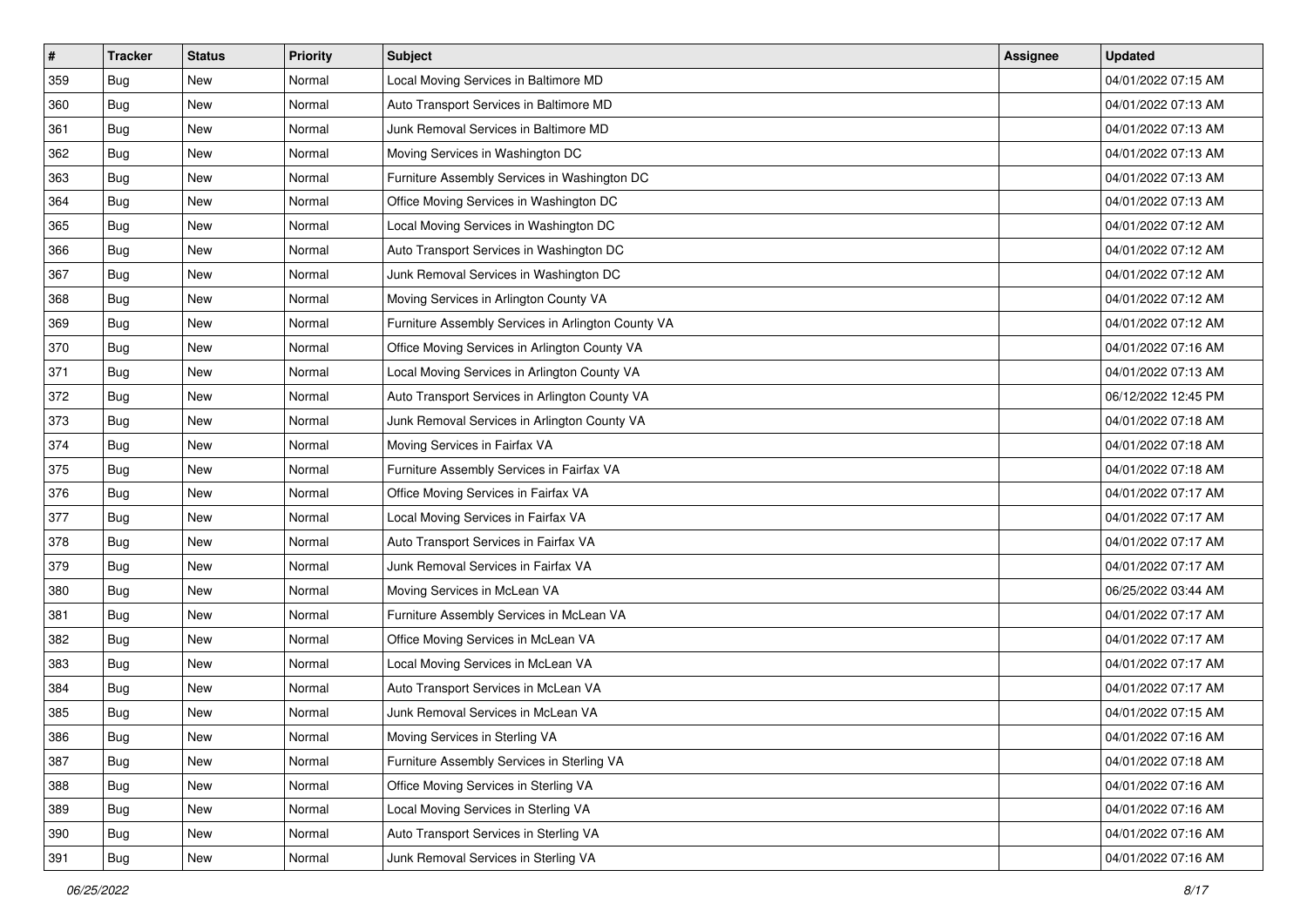| #   | <b>Tracker</b> | <b>Status</b> | <b>Priority</b> | <b>Subject</b>                                 | Assignee | <b>Updated</b>      |
|-----|----------------|---------------|-----------------|------------------------------------------------|----------|---------------------|
| 392 | <b>Bug</b>     | New           | Normal          | Moving Services in Annapolis MD                |          | 04/01/2022 07:16 AM |
| 393 | <b>Bug</b>     | <b>New</b>    | Normal          | Furniture Assembly Services in Annapolis MD    |          | 04/01/2022 07:16 AM |
| 394 | <b>Bug</b>     | New           | Normal          | Office Moving Services in Annapolis MD         |          | 04/01/2022 07:15 AM |
| 395 | Bug            | New           | Normal          | Local Moving Services in Annapolis MD          |          | 04/01/2022 07:15 AM |
| 396 | <b>Bug</b>     | New           | Normal          | Auto Transport Services in Annapolis MD        |          | 04/01/2022 07:15 AM |
| 397 | <b>Bug</b>     | New           | Normal          | Junk Removal Services in Annapolis MD          |          | 04/01/2022 07:15 AM |
| 398 | <b>Bug</b>     | <b>New</b>    | Normal          | Moving Services in Potomac MD                  |          | 04/01/2022 07:32 AM |
| 399 | <b>Bug</b>     | New           | Normal          | Furniture Assembly Services in Potomac MD      |          | 04/01/2022 07:15 AM |
| 400 | Bug            | New           | Normal          | Office Moving Services in Potomac MD           |          | 06/22/2022 07:29 AM |
| 401 | <b>Bug</b>     | <b>New</b>    | Normal          | Local Moving Services in Potomac MD            |          | 04/01/2022 07:48 AM |
| 402 | <b>Bug</b>     | New           | Normal          | Auto Transport Services in Potomac MD          |          | 04/01/2022 07:47 AM |
| 403 | Bug            | New           | Normal          | Junk Removal Services in Potomac MD            |          | 04/01/2022 07:47 AM |
| 404 | <b>Bug</b>     | New           | Normal          | Moving Services in Gaithersburg MD             |          | 04/01/2022 07:47 AM |
| 405 | <b>Bug</b>     | New           | Normal          | Furniture Assembly Services in Gaithersburg MD |          | 04/01/2022 07:47 AM |
| 406 | <b>Bug</b>     | New           | Normal          | Office Moving Services in Gaithersburg MD      |          | 04/01/2022 07:47 AM |
| 407 | <b>Bug</b>     | New           | Normal          | Upholstery Cleaning Boston MA                  |          | 04/01/2022 07:47 AM |
| 408 | Bug            | New           | Normal          | Carpet Cleaning Boston MA                      |          | 04/01/2022 07:47 AM |
| 409 | <b>Bug</b>     | New           | Normal          | Floor Stripping Boston MA                      |          | 04/01/2022 07:47 AM |
| 410 | <b>Bug</b>     | New           | Normal          | Floor Waxing Boston MA                         |          | 04/01/2022 07:47 AM |
| 411 | <b>Bug</b>     | <b>New</b>    | Normal          | Floor Cleaning Boston MA                       |          | 04/01/2022 07:47 AM |
| 412 | <b>Bug</b>     | New           | Normal          | Germs Removal Boston MA                        |          | 04/01/2022 07:47 AM |
| 413 | Bug            | New           | Normal          | Commercial Floor Cleaning Boston MA            |          | 04/01/2022 07:45 AM |
| 414 | <b>Bug</b>     | <b>New</b>    | Normal          | Residential Floor Cleaning Boston MA           |          | 04/01/2022 07:46 AM |
| 415 | <b>Bug</b>     | New           | Normal          | Upholstery Cleaning Somerville MA              |          | 04/01/2022 07:48 AM |
| 416 | <b>Bug</b>     | New           | Normal          | Carpet Cleaning Somerville MA                  |          | 04/01/2022 07:46 AM |
| 417 | Bug            | New           | Normal          | Floor Stripping Somerville MA                  |          | 04/01/2022 07:46 AM |
| 418 | Bug            | New           | Normal          | Floor Waxing Somerville MA                     |          | 04/01/2022 07:46 AM |
| 419 | <b>Bug</b>     | <b>New</b>    | Normal          | Floor Cleaning Somerville MA                   |          | 04/01/2022 07:46 AM |
| 420 | <b>Bug</b>     | New           | Normal          | Germs Removal Somerville MA                    |          | 04/01/2022 07:46 AM |
| 421 | <b>Bug</b>     | New           | Normal          | Commercial Floor Cleaning Somerville MA        |          | 04/01/2022 07:46 AM |
| 422 | <b>Bug</b>     | New           | Normal          | Residential Floor Cleaning Somerville MA       |          | 04/01/2022 07:46 AM |
| 423 | <b>Bug</b>     | New           | Normal          | Upholstery Cleaning Brookline MA               |          | 04/01/2022 07:46 AM |
| 424 | <b>Bug</b>     | New           | Normal          | Carpet Cleaning Brookline MA                   |          | 04/01/2022 07:45 AM |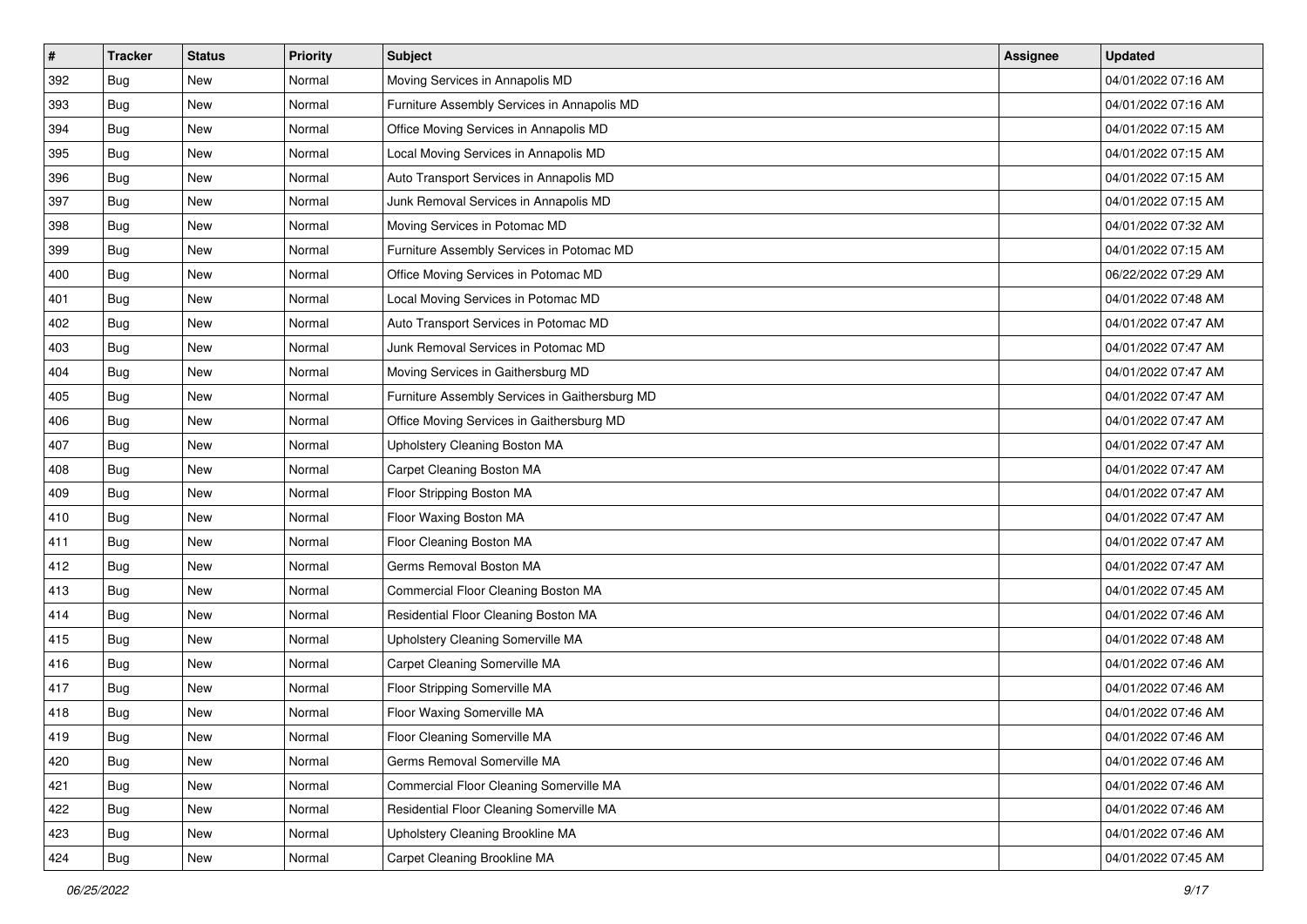| #   | <b>Tracker</b> | <b>Status</b> | <b>Priority</b> | <b>Subject</b>                          | Assignee | <b>Updated</b>      |
|-----|----------------|---------------|-----------------|-----------------------------------------|----------|---------------------|
| 425 | <b>Bug</b>     | New           | Normal          | Floor Stripping Brookline MA            |          | 04/01/2022 07:45 AM |
| 426 | <b>Bug</b>     | <b>New</b>    | Normal          | Floor Waxing Brookline MA               |          | 04/01/2022 07:49 AM |
| 427 | <b>Bug</b>     | New           | Normal          | Floor Cleaning Brookline MA             |          | 04/01/2022 07:46 AM |
| 428 | Bug            | New           | Normal          | Germs Removal Brookline MA              |          | 04/01/2022 07:47 AM |
| 429 | <b>Bug</b>     | <b>New</b>    | Normal          | Germs Removal Brookline MA              |          | 04/01/2022 07:51 AM |
| 430 | <b>Bug</b>     | New           | Normal          | Commercial Floor Cleaning Brookline MA  |          | 04/01/2022 07:50 AM |
| 431 | <b>Bug</b>     | New           | Normal          | Residential Floor Cleaning Brookline MA |          | 04/01/2022 07:50 AM |
| 432 | <b>Bug</b>     | New           | Normal          | Upholstery Cleaning Newton MA           |          | 04/01/2022 07:50 AM |
| 433 | Bug            | New           | Normal          | Carpet Cleaning Newton MA               |          | 04/01/2022 07:50 AM |
| 434 | <b>Bug</b>     | <b>New</b>    | Normal          | Floor Stripping Newton MA               |          | 04/01/2022 07:50 AM |
| 435 | <b>Bug</b>     | New           | Normal          | Floor Waxing Newton MA                  |          | 04/01/2022 07:50 AM |
| 436 | <b>Bug</b>     | New           | Normal          | Floor Cleaning Newton MA                |          | 04/01/2022 07:50 AM |
| 437 | <b>Bug</b>     | New           | Normal          | Germs Removal Newton MA                 |          | 04/01/2022 07:50 AM |
| 438 | <b>Bug</b>     | <b>New</b>    | Normal          | Commercial Floor Cleaning Newton MA     |          | 04/01/2022 07:50 AM |
| 439 | <b>Bug</b>     | New           | Normal          | Residential Floor Cleaning Newton MA    |          | 04/01/2022 07:49 AM |
| 440 | <b>Bug</b>     | New           | Normal          | Upholstery Cleaning Watertown MA        |          | 04/01/2022 07:49 AM |
| 441 | Bug            | New           | Normal          | Carpet Cleaning Watertown MA            |          | 06/02/2022 06:00 PM |
| 442 | <b>Bug</b>     | New           | Normal          | Floor Stripping Watertown MA            |          | 04/01/2022 07:49 AM |
| 443 | <b>Bug</b>     | New           | Normal          | Floor Waxing Watertown MA               |          | 04/01/2022 07:51 AM |
| 444 | <b>Bug</b>     | <b>New</b>    | Normal          | Floor Cleaning Watertown MA             |          | 04/01/2022 07:49 AM |
| 445 | <b>Bug</b>     | New           | Normal          | Germs Removal Watertown MA              |          | 04/01/2022 07:49 AM |
| 446 | Bug            | New           | Normal          | Commercial Floor Cleaning Watertown MA  |          | 04/01/2022 07:49 AM |
| 447 | <b>Bug</b>     | <b>New</b>    | Normal          | Residential Floor Cleaning Watertown MA |          | 04/01/2022 07:49 AM |
| 448 | <b>Bug</b>     | New           | Normal          | Upholstery Cleaning Quincy MA           |          | 04/01/2022 07:48 AM |
| 449 | <b>Bug</b>     | New           | Normal          | Carpet Cleaning Quincy MA               |          | 04/01/2022 07:48 AM |
| 450 | Bug            | New           | Normal          | Floor Stripping Quincy MA               |          | 06/24/2022 03:27 AM |
| 451 | <b>Bug</b>     | New           | Normal          | Floor Waxing Quincy MA                  |          | 04/01/2022 07:48 AM |
| 452 | <b>Bug</b>     | <b>New</b>    | Normal          | Floor Cleaning Quincy MA                |          | 04/01/2022 07:48 AM |
| 453 | <b>Bug</b>     | New           | Normal          | Germs Removal Quincy MA                 |          | 04/01/2022 07:48 AM |
| 454 | <b>Bug</b>     | New           | Normal          | Commercial Floor Cleaning Quincy MA     |          | 06/02/2022 05:59 PM |
| 455 | <b>Bug</b>     | New           | Normal          | Residential Floor Cleaning Quincy MA    |          | 04/01/2022 07:38 AM |
| 456 | <b>Bug</b>     | New           | Normal          | Upholstery Cleaning Medford MA          |          | 04/01/2022 07:28 AM |
| 457 | Bug            | New           | Normal          | Carpet Cleaning Medford MA              |          | 06/24/2022 02:55 AM |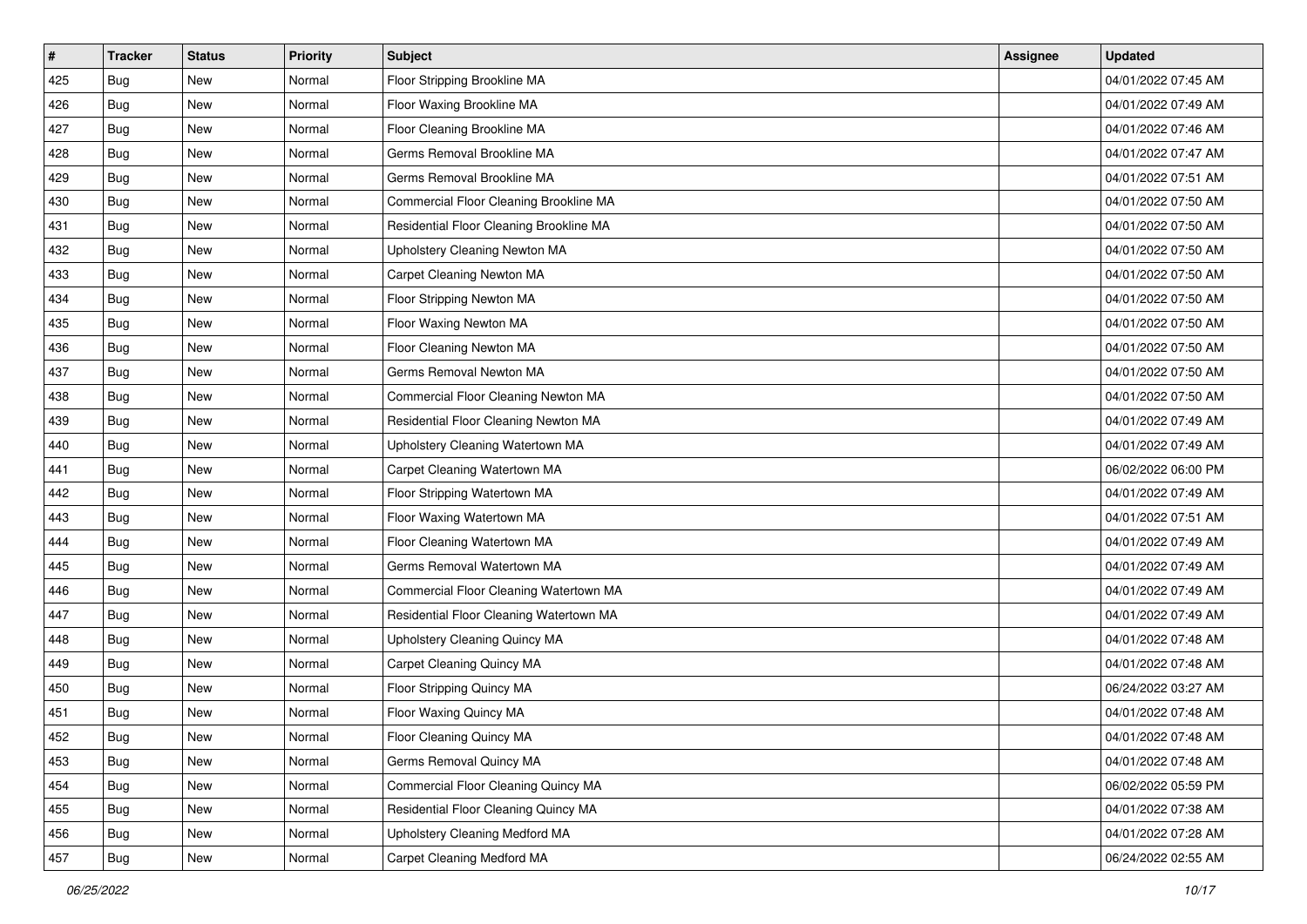| #   | <b>Tracker</b> | <b>Status</b> | <b>Priority</b> | Subject                                                                          | Assignee  | <b>Updated</b>      |
|-----|----------------|---------------|-----------------|----------------------------------------------------------------------------------|-----------|---------------------|
| 458 | <b>Bug</b>     | New           | Normal          | Floor Stripping Medford MA                                                       |           | 04/01/2022 07:32 AM |
| 459 | <b>Bug</b>     | <b>New</b>    | Normal          | Floor Waxing Medford MA                                                          |           | 04/01/2022 07:32 AM |
| 460 | Bug            | New           | Normal          | Floor Cleaning Medford MA                                                        |           | 06/23/2022 08:39 AM |
| 461 | Bug            | New           | Normal          | Germs Removal Medford MA                                                         |           | 06/24/2022 05:59 PM |
| 462 | <b>Bug</b>     | <b>New</b>    | Normal          | Commercial Floor Cleaning Medford MA                                             |           | 04/01/2022 07:32 AM |
| 463 | Bug            | New           | Normal          | Residential Floor Cleaning Medford MA                                            |           | 04/01/2022 07:32 AM |
| 464 | <b>Bug</b>     | <b>New</b>    | Normal          | Upholstery Cleaning Westchester MA                                               |           | 06/21/2022 04:02 PM |
| 465 | <b>Bug</b>     | New           | Normal          | Carpet Cleaning Westchester MA                                                   |           | 06/22/2022 07:24 AM |
| 466 | Bug            | New           | Normal          | Floor Stripping Westchester MA                                                   |           | 06/24/2022 05:26 PM |
| 467 | <b>Bug</b>     | <b>New</b>    | Normal          | Floor Waxing Westchester MA                                                      |           | 04/01/2022 07:31 AM |
| 468 | <b>Bug</b>     | New           | Normal          | Floor Cleaning Westchester MA                                                    |           | 04/01/2022 07:31 AM |
| 469 | Bug            | New           | Normal          | Germs Removal Westchester MA                                                     |           | 06/23/2022 06:11 AM |
| 470 | Bug            | New           | Normal          | Commercial Floor Cleaning Westchester MA                                         |           | 06/24/2022 06:00 PM |
| 471 | Bug            | New           | Normal          | Residential Floor Cleaning Westchester MA                                        |           | 06/23/2022 07:55 AM |
| 472 | <b>Bug</b>     | New           | Normal          | Upholstery Cleaning Arlington MA                                                 |           | 04/01/2022 07:31 AM |
| 473 | Bug            | New           | Normal          | Floor Stripping Arlington MA                                                     |           | 06/24/2022 06:14 PM |
| 474 | Bug            | New           | Normal          | Floor Waxing Arlington MA                                                        |           | 06/25/2022 09:26 AM |
| 475 | Bug            | New           | Normal          | Floor Cleaning Arlington MA                                                      |           | 06/24/2022 02:37 PM |
| 477 | Bug            | New           | Normal          | What Does Online Coupon Mean?                                                    |           | 06/24/2022 06:34 AM |
| 479 | <b>Bug</b>     | <b>New</b>    | Normal          | Limousine Service Bellevue WA                                                    |           | 06/24/2022 06:14 AM |
| 480 | <b>Bug</b>     | New           | Normal          | Nur Online Shop                                                                  |           | 06/25/2022 06:52 AM |
| 481 | Bug            | New           | Normal          | Nur Online Shop                                                                  |           | 06/24/2022 12:42 PM |
| 482 | <b>Bug</b>     | New           | Normal          | <b>Text Window</b>                                                               |           | 06/25/2022 08:52 AM |
| 483 | <b>Bug</b>     | New           | Normal          | UK best essay writing service                                                    |           | 06/23/2022 11:25 PM |
| 484 | <b>Bug</b>     | New           | Normal          | UK best essay writing service                                                    |           | 06/24/2022 03:41 AM |
| 486 | <b>Bug</b>     | New           | Low             | HP Wireless Printer Setup                                                        | Anonymous | 06/25/2022 12:32 AM |
| 487 | Bug            | New           | Normal          | Cheap Fake Dunks                                                                 |           | 06/25/2022 07:24 AM |
| 488 | <b>Bug</b>     | <b>New</b>    | Normal          | Quick solution to solve cash app dispute by the technical team                   |           | 06/25/2022 03:08 AM |
| 489 | Bug            | New           | Normal          | Get cash app refund instantly if sent to the wrong person                        |           | 06/25/2022 12:09 AM |
| 490 | <b>Bug</b>     | New           | Normal          | Unlock cash app account by getting quick solutions from the technical executives |           | 06/25/2022 03:16 AM |
| 492 | Bug            | New           | Normal          | HD Streamz MOD APK v3.5.5 (Keine Werbung)                                        |           | 06/24/2022 01:56 PM |
| 494 | <b>Bug</b>     | New           | Normal          | <b>Buy Discussion Post</b>                                                       |           | 06/25/2022 03:19 AM |
| 495 | Bug            | New           | Normal          | Twitch Clip Downloader Download Twitch Clips Online 2021                         |           | 06/25/2022 07:54 AM |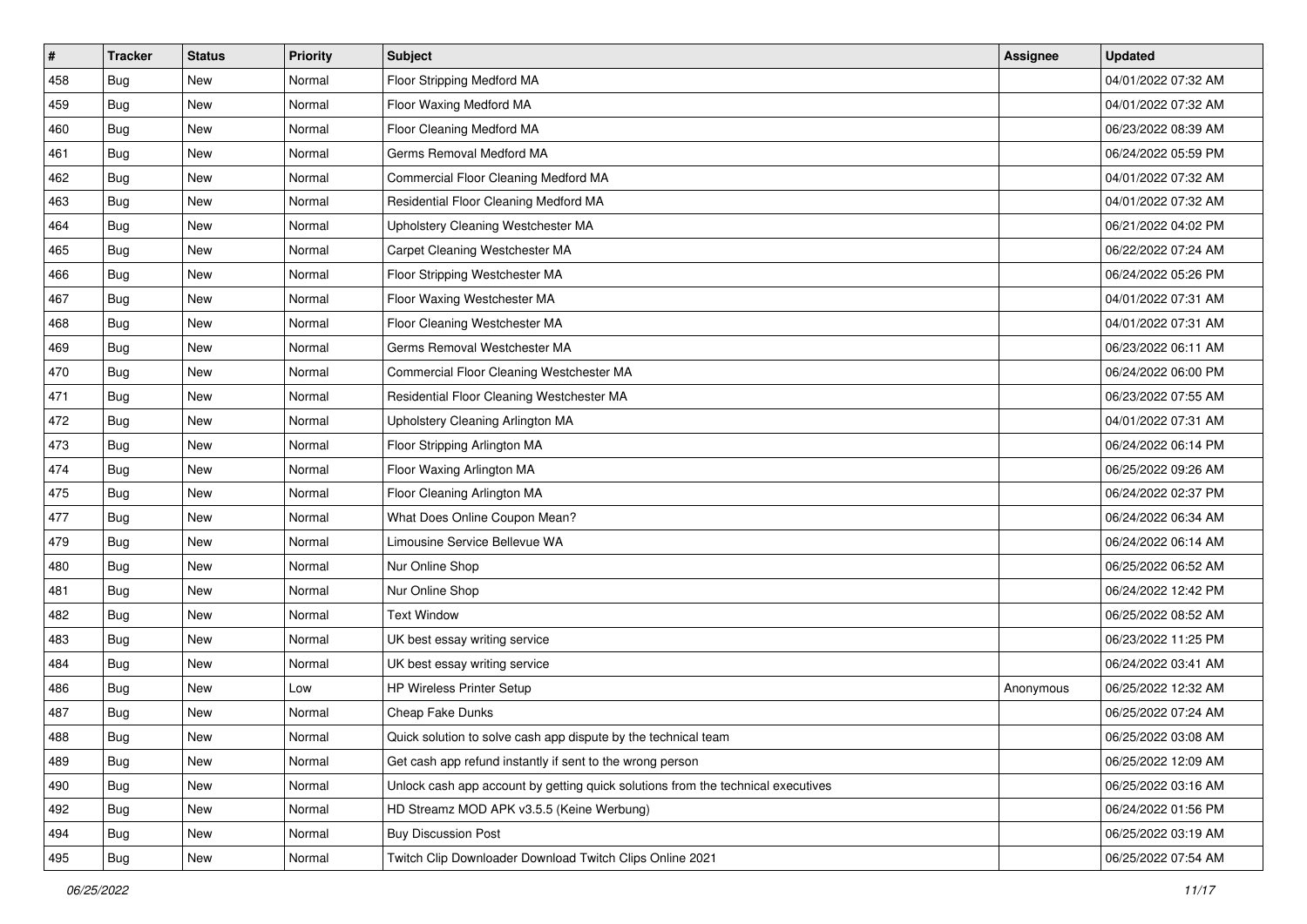| #   | <b>Tracker</b> | <b>Status</b> | <b>Priority</b> | <b>Subject</b>                                                                           | <b>Assignee</b>        | <b>Updated</b>      |
|-----|----------------|---------------|-----------------|------------------------------------------------------------------------------------------|------------------------|---------------------|
| 496 | <b>Bug</b>     | New           | Normal          | What is Live NetTV?                                                                      |                        | 06/25/2022 06:36 AM |
| 497 | Bug            | <b>New</b>    | Normal          | Fake Nike Dunk Low Off-White Lot 50                                                      |                        | 06/24/2022 07:45 PM |
| 498 | <b>Bug</b>     | New           | Normal          | Téléchargeur SoundCloud : SoundCloud en Mp3                                              | Christophe<br>Garion   | 06/24/2022 05:32 AM |
| 500 | <b>Bug</b>     | <b>New</b>    | Normal          | Simply contact the technical team, to find the solution to cash app refund problems.     | Pierre-Loïc<br>Garoche | 06/25/2022 07:22 AM |
| 501 | <b>Bug</b>     | New           | Normal          | How Do I Annihilate Cash App Transfer Failed Problems Effectively                        | Pierre-Loïc<br>Garoche | 06/24/2022 07:51 PM |
| 502 | <b>Bug</b>     | New           | Normal          | Les instructions pour définir des sonneries pour iPhone sont simples et faciles à suivre |                        | 06/25/2022 12:35 AM |
| 503 | Bug            | New           | Normal          | Youtube Premium Apk free download for Android                                            |                        | 06/24/2022 01:56 PM |
| 504 | <b>Bug</b>     | New           | Normal          | A beginner should always look for online Java assignment help!                           |                        | 06/25/2022 03:56 AM |
| 505 | <b>Bug</b>     | New           | Normal          | www.trendmicro.com/activate                                                              |                        | 06/25/2022 08:51 AM |
| 506 | <b>Bug</b>     | New           | Normal          | www.trendmicro.com/activate                                                              |                        | 06/25/2022 04:04 AM |
| 507 | <b>Bug</b>     | New           | Normal          | central.bitdefender.com                                                                  |                        | 06/24/2022 01:37 PM |
| 508 | <b>Bug</b>     | <b>New</b>    | Normal          | hire a professional dissertation help                                                    |                        | 06/24/2022 07:21 PM |
| 512 | <b>Bug</b>     | New           | Normal          | The Importance Of Using Custom Writing Services                                          |                        | 06/24/2022 09:26 AM |
| 513 | <b>Bug</b>     | New           | Normal          | Unlock cash app account using the easy steps:                                            | Anonymous              | 06/25/2022 08:48 AM |
| 514 | <b>Bug</b>     | <b>New</b>    | Normal          | Trans-Caribbean                                                                          |                        | 06/25/2022 05:22 AM |
| 515 | <b>Bug</b>     | New           | Normal          | Fragment Nike Dunk High Tokyo Fake                                                       |                        | 06/25/2022 03:13 AM |
| 516 | Bug            | New           | Normal          | Does Cash App Help To Get Cash App Refund Without Any Interruption?                      |                        | 06/24/2022 01:56 PM |
| 517 | <b>Bug</b>     | New           | Normal          | Proficient tips to take help of cash app support professionals:                          |                        | 06/24/2022 02:37 PM |
| 518 | <b>Bug</b>     | New           | Normal          | How To Check The Balance Of Cash App Account By Taking Cash App Support?                 |                        | 06/23/2022 05:15 PM |
| 519 | <b>Bug</b>     | New           | Normal          | Are you finding online UK Assignment writers?                                            |                        | 06/25/2022 08:58 AM |
| 520 | <b>Bug</b>     | New           | Normal          | What Is The Major Role Of Cash.app/Help and Support Page?                                |                        | 06/25/2022 01:27 AM |
| 523 | Bug            | New           | Normal          | What Is The Right Google Account Recovery Aid To Regain Account Access?                  | Pierre-Loïc<br>Garoche | 06/25/2022 01:05 AM |
| 524 | <b>Bug</b>     | New           | Normal          | How Does Google Account Recovery Work If Your Account Is Hacked?                         |                        | 06/24/2022 02:25 AM |
| 525 | <b>Bug</b>     | New           | Normal          | If you don't have a QR code: How to activate cash app card in app                        |                        | 06/25/2022 09:07 AM |
| 526 | <b>Bug</b>     | New           | Normal          | Soundcloud to mp3 converter - Download Soundcloud songs                                  |                        | 06/24/2022 12:51 AM |
| 528 | Bug            | New           | Normal          | Korean Mag                                                                               |                        | 06/23/2022 10:09 PM |
| 529 | <b>Bug</b>     | New           | Normal          | Thop TV APK - Free Download for Android                                                  |                        | 06/25/2022 04:37 AM |
| 530 | <b>Bug</b>     | New           | Normal          | Cheap Assignment Writing Service UK                                                      | Anonymous              | 06/24/2022 03:21 PM |
| 531 | <b>Bug</b>     | New           | Normal          | Cheap Assignment Writing Service UK                                                      | Anonymous              | 06/25/2022 02:56 AM |
| 532 | <b>Bug</b>     | New           | Normal          | My Assignment Help                                                                       |                        | 06/25/2022 09:07 AM |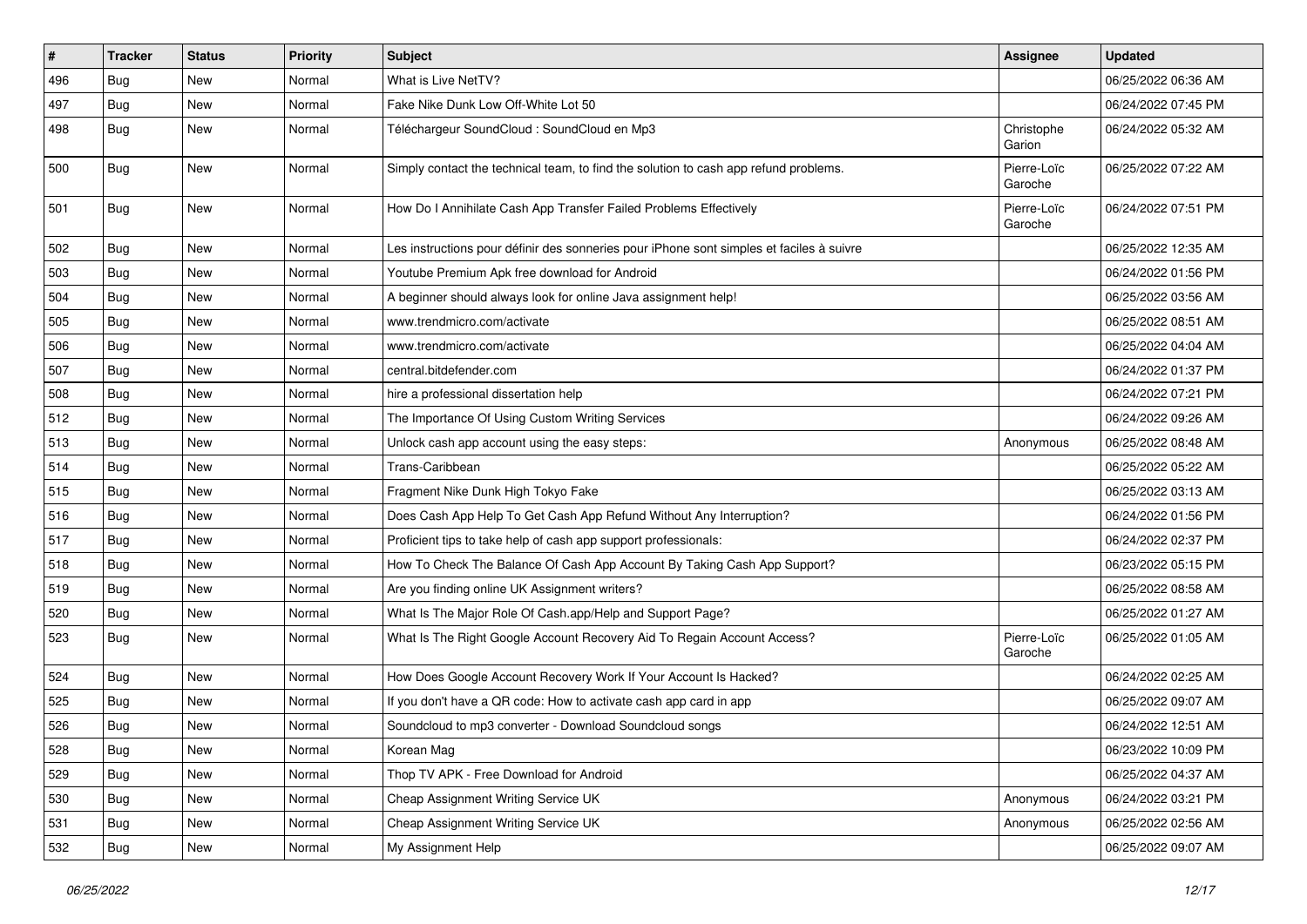| $\#$ | <b>Tracker</b> | <b>Status</b> | <b>Priority</b> | Subject                                                                                                                                                                                                                                           | Assignee               | <b>Updated</b>      |
|------|----------------|---------------|-----------------|---------------------------------------------------------------------------------------------------------------------------------------------------------------------------------------------------------------------------------------------------|------------------------|---------------------|
| 533  | <b>Bug</b>     | <b>New</b>    | Normal          | How to complete the homework assignments in economics in the easiest way?                                                                                                                                                                         |                        | 06/25/2022 04:41 AM |
| 534  | <b>Bug</b>     | <b>New</b>    | Normal          | Know how to initiate cash app refund by contacting the technical team                                                                                                                                                                             | Pierre-Loïc<br>Garoche | 06/25/2022 08:34 AM |
| 535  | <b>Bug</b>     | <b>New</b>    | Normal          | Getting Tangled Problems When You Try To Apply For Cash App Delete Account                                                                                                                                                                        | Christophe<br>Garion   | 04/15/2022 12:47 PM |
| 536  | Bug            | <b>New</b>    | Normal          | How to check the balance on the cash app card                                                                                                                                                                                                     | Hamza<br>Bourbouh      | 06/25/2022 07:34 AM |
| 537  | <b>Bug</b>     | <b>New</b>    | Normal          | Get tech assistance with customer support on ATT Yahoo email login issue.                                                                                                                                                                         |                        | 06/24/2022 08:07 PM |
| 538  | <b>Bug</b>     | New           | Normal          | Will cash app refund money if scammed quickly?                                                                                                                                                                                                    |                        | 06/23/2022 05:29 PM |
| 539  | <b>Bug</b>     | <b>New</b>    | Normal          | Do you want to know how to activate cash card through phone number?                                                                                                                                                                               |                        | 04/01/2022 09:25 AM |
| 540  | <b>Bug</b>     | New           | Normal          | Why Haven't I Received My Cash App Card? Can I get t the reasons behind it                                                                                                                                                                        |                        | 04/01/2022 09:25 AM |
| 541  | <b>Bug</b>     | <b>New</b>    | Normal          | How to fix the cash app payment failed errors?                                                                                                                                                                                                    |                        | 06/24/2022 09:04 PM |
| 542  | <b>Bug</b>     | New           | Normal          | Web N Logo Design                                                                                                                                                                                                                                 |                        | 06/22/2022 12:28 PM |
| 544  | Bug            | <b>New</b>    | Normal          | Hey! I had a very cool idea to order our general picture on canvas for my family as a gift. But couldn't find a<br>good one. Once my friend advised me this article in which I found what I was looking for and gave a cool gift to<br>my family. |                        | 06/15/2022 08:13 PM |
| 547  | <b>Bug</b>     | <b>New</b>    | Normal          | Get rid of the issue of cash app down by calling experts.                                                                                                                                                                                         |                        | 06/24/2022 05:42 PM |
| 548  | <b>Bug</b>     | <b>New</b>    | Normal          | Web N Logo Design                                                                                                                                                                                                                                 |                        | 04/01/2022 09:29 AM |
| 549  | <b>Bug</b>     | New           | Normal          | Radio Luisteren                                                                                                                                                                                                                                   |                        | 06/24/2022 07:01 PM |
| 550  | Bug            | <b>New</b>    | Normal          | Nederland FM - beste manieren om naar internationale radio op internet te luisteren                                                                                                                                                               |                        | 06/23/2022 08:56 PM |
| 551  | <b>Bug</b>     | <b>New</b>    | Normal          | Why Do Students Need Online Best Dissertation Writing Services?                                                                                                                                                                                   |                        | 06/22/2022 05:53 PM |
| 553  | <b>Bug</b>     | <b>New</b>    | Normal          | Cinema HD APK - Free Movie Enjoyment App on Android                                                                                                                                                                                               |                        | 06/23/2022 02:21 AM |
| 554  | <b>Bug</b>     | <b>New</b>    | Normal          | XvideoStudio Video Editor APK Free Download on TechToDown                                                                                                                                                                                         |                        | 06/24/2022 08:26 AM |
| 555  | <b>Bug</b>     | <b>New</b>    | Normal          | web design development in hyderabad                                                                                                                                                                                                               |                        | 06/24/2022 06:49 PM |
| 556  | <b>Bug</b>     | <b>New</b>    | Normal          | Play Game Mod Apk With Your Friends                                                                                                                                                                                                               |                        | 06/23/2022 09:56 PM |
| 559  | <b>Bug</b>     | New           | High            | What Are Permission For Applications like Facebook Sending MMS?                                                                                                                                                                                   |                        | 06/24/2022 10:07 AM |
| 560  | <b>Bug</b>     | <b>New</b>    | Normal          | Whatsapp Aero - Make Your Phone Auto Connect                                                                                                                                                                                                      |                        | 04/01/2022 09:28 AM |
| 561  | Bug            | New           | Normal          | Enjoy the Full YouTube Premium Experience With YouTube Premium Membership                                                                                                                                                                         |                        | 06/24/2022 11:10 AM |
| 562  | <b>Bug</b>     | <b>New</b>    | Normal          | Learn Basic Mahjong Rules                                                                                                                                                                                                                         |                        | 06/23/2022 12:48 AM |
| 563  | Bug            | New           | Normal          | Understanding the Difference Between Free and Paid Mod Apks                                                                                                                                                                                       |                        | 06/24/2022 07:27 AM |
| 564  | Bug            | New           | Normal          | How To Install RepelisPlus On Your Android Phone?                                                                                                                                                                                                 |                        | 06/24/2022 02:03 AM |
| 565  | <b>Bug</b>     | New           | Normal          | How To Install RepelisPlus On Your Android Phone?                                                                                                                                                                                                 |                        | 06/24/2022 11:27 PM |
| 566  | Bug            | New           | Normal          | Kinemaster Pro Download - los App Review                                                                                                                                                                                                          |                        | 04/01/2022 09:27 AM |
| 567  | <b>Bug</b>     | New           | Normal          | Singapore assignment help                                                                                                                                                                                                                         |                        | 06/25/2022 06:18 AM |
| 568  | Bug            | New           | Normal          | Instale a versão mais recente do YouTube Premium                                                                                                                                                                                                  |                        | 06/24/2022 08:51 PM |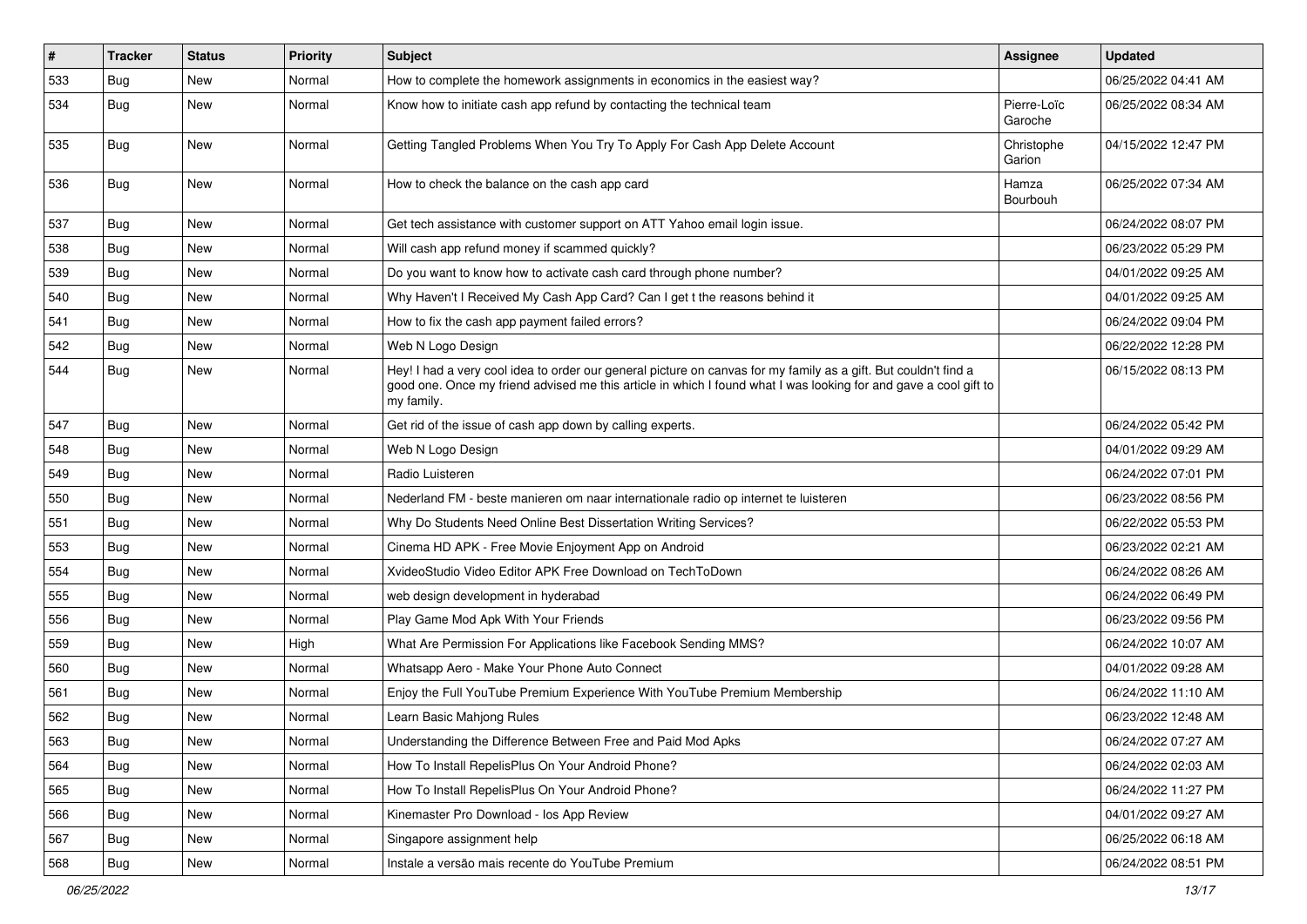| #   | <b>Tracker</b> | <b>Status</b> | Priority | <b>Subject</b>                                                                                                                                                                                                                                                        | <b>Assignee</b>        | <b>Updated</b>      |
|-----|----------------|---------------|----------|-----------------------------------------------------------------------------------------------------------------------------------------------------------------------------------------------------------------------------------------------------------------------|------------------------|---------------------|
| 569 | <b>Bug</b>     | <b>New</b>    | Normal   | What is the incoming and outgoing mail server for Outlook IMAP settings?                                                                                                                                                                                              | Pierre-Loïc<br>Garoche | 06/25/2022 08:53 AM |
| 570 | <b>Bug</b>     | <b>New</b>    | Normal   | What is Sutton bank cash app customer service phone number?                                                                                                                                                                                                           | Pierre-Loïc<br>Garoche | 06/23/2022 10:42 AM |
| 571 | <b>Bug</b>     | <b>New</b>    | Normal   | How may the Cash app dispute your trade?                                                                                                                                                                                                                              | Pierre-Loïc<br>Garoche | 06/25/2022 05:15 AM |
| 573 | <b>Bug</b>     | <b>New</b>    | Normal   | Experimente lo mejor en la aplicación Apk de juegos gratis                                                                                                                                                                                                            |                        | 06/24/2022 02:32 PM |
| 574 | <b>Bug</b>     | <b>New</b>    | Normal   | How to fix the Epson printer offline issue due to a wired connection?                                                                                                                                                                                                 |                        | 06/24/2022 06:23 PM |
| 576 | Bug            | <b>New</b>    | Normal   | So laden Sie ein Instagram-Bild herunter                                                                                                                                                                                                                              |                        | 06/23/2022 09:23 AM |
| 577 | <b>Bug</b>     | <b>New</b>    | Normal   | Follow these easy steps to make Admiral Casino Login                                                                                                                                                                                                                  |                        | 06/24/2022 05:34 PM |
| 579 | <b>Bug</b>     | <b>New</b>    | Normal   | YOUR CV MAKES YOUR FIRST IMPRESSION                                                                                                                                                                                                                                   | Christophe<br>Garion   | 06/24/2022 02:02 AM |
| 580 | <b>Bug</b>     | <b>New</b>    | High     | What is Narrative Essay?                                                                                                                                                                                                                                              | Christophe<br>Garion   | 06/21/2022 09:28 AM |
| 581 | <b>Bug</b>     | <b>New</b>    | Normal   | E-Learning Course Help                                                                                                                                                                                                                                                |                        | 06/24/2022 05:18 PM |
| 582 | <b>Bug</b>     | <b>New</b>    | Normal   | Cash App Won't Let Me Send Money If There Is A Low Balance Available                                                                                                                                                                                                  | Pierre-Loïc<br>Garoche | 06/22/2022 03:07 PM |
| 583 | <b>Bug</b>     | <b>New</b>    | High     | Need the Cash app customer service phone number?                                                                                                                                                                                                                      |                        | 06/24/2022 06:25 AM |
| 584 | <b>Bug</b>     | <b>New</b>    | Normal   | Want the cash app customer service number to check balance?                                                                                                                                                                                                           |                        | 06/23/2022 09:55 PM |
| 585 | <b>Bug</b>     | <b>New</b>    | Normal   | What is cash app help number?                                                                                                                                                                                                                                         |                        | 04/01/2022 09:18 AM |
| 586 | <b>Bug</b>     | <b>New</b>    | Normal   | Best Modifications For Your Mobile Phone                                                                                                                                                                                                                              |                        | 06/24/2022 08:48 AM |
| 587 | <b>Bug</b>     | <b>New</b>    | Normal   | Why Picsart Pro Offers Great Features                                                                                                                                                                                                                                 |                        | 06/19/2022 02:19 PM |
| 588 | <b>Bug</b>     | <b>New</b>    | Normal   | YouTube Vanced Apk Manager App - Como instalá-lo                                                                                                                                                                                                                      |                        | 06/23/2022 07:40 PM |
| 589 | <b>Bug</b>     | <b>New</b>    | Normal   | How can I get the cash app phone number of customer support?                                                                                                                                                                                                          |                        | 06/24/2022 08:57 PM |
| 590 | <b>Bug</b>     | <b>New</b>    | Normal   | Follow proper initiatives to check my cash app card balance:                                                                                                                                                                                                          |                        | 06/23/2022 11:47 PM |
| 591 | <b>Bug</b>     | <b>New</b>    | Normal   | How To Find Facebook Modifications For Your Spotify Premium Apk?                                                                                                                                                                                                      |                        | 06/19/2022 06:07 AM |
| 592 | <b>Bug</b>     | <b>New</b>    | Normal   | Deezer Premium APK - Baixe músicas de qualquer lugar do mundo de graça                                                                                                                                                                                                |                        | 06/24/2022 12:00 PM |
| 593 | Bug            | New           | Normal   | Eiffel Spark Ultimate C2 SN series is a fully synthetic range of advanced performance engine oils blended in<br>high performance fully synthetic (PAO - polyalphaolefin) basestocks fortified with advanced technology<br>additive system, specifically formulated to |                        | 06/24/2022 05:38 PM |
| 595 | <b>Bug</b>     | New           | Normal   | RFM Online - une révolution dans la gestion de l'identité numérique                                                                                                                                                                                                   |                        | 06/25/2022 06:29 AM |
| 596 | <b>Bug</b>     | New           | Normal   | Kids Games                                                                                                                                                                                                                                                            |                        | 04/01/2022 09:18 AM |
| 597 | <b>Bug</b>     | New           | Normal   | Universo s / f Download                                                                                                                                                                                                                                               |                        | 06/24/2022 05:18 PM |
| 598 | <b>Bug</b>     | New           | Normal   | Universo s / f Download                                                                                                                                                                                                                                               |                        | 06/23/2022 10:59 PM |
| 599 | <b>Bug</b>     | New           | Normal   | Do you know how to delete cash app account from your computer?                                                                                                                                                                                                        |                        | 06/24/2022 10:42 AM |
| 600 | <b>Bug</b>     | New           | Normal   | Play Store Pro                                                                                                                                                                                                                                                        |                        | 06/24/2022 03:39 AM |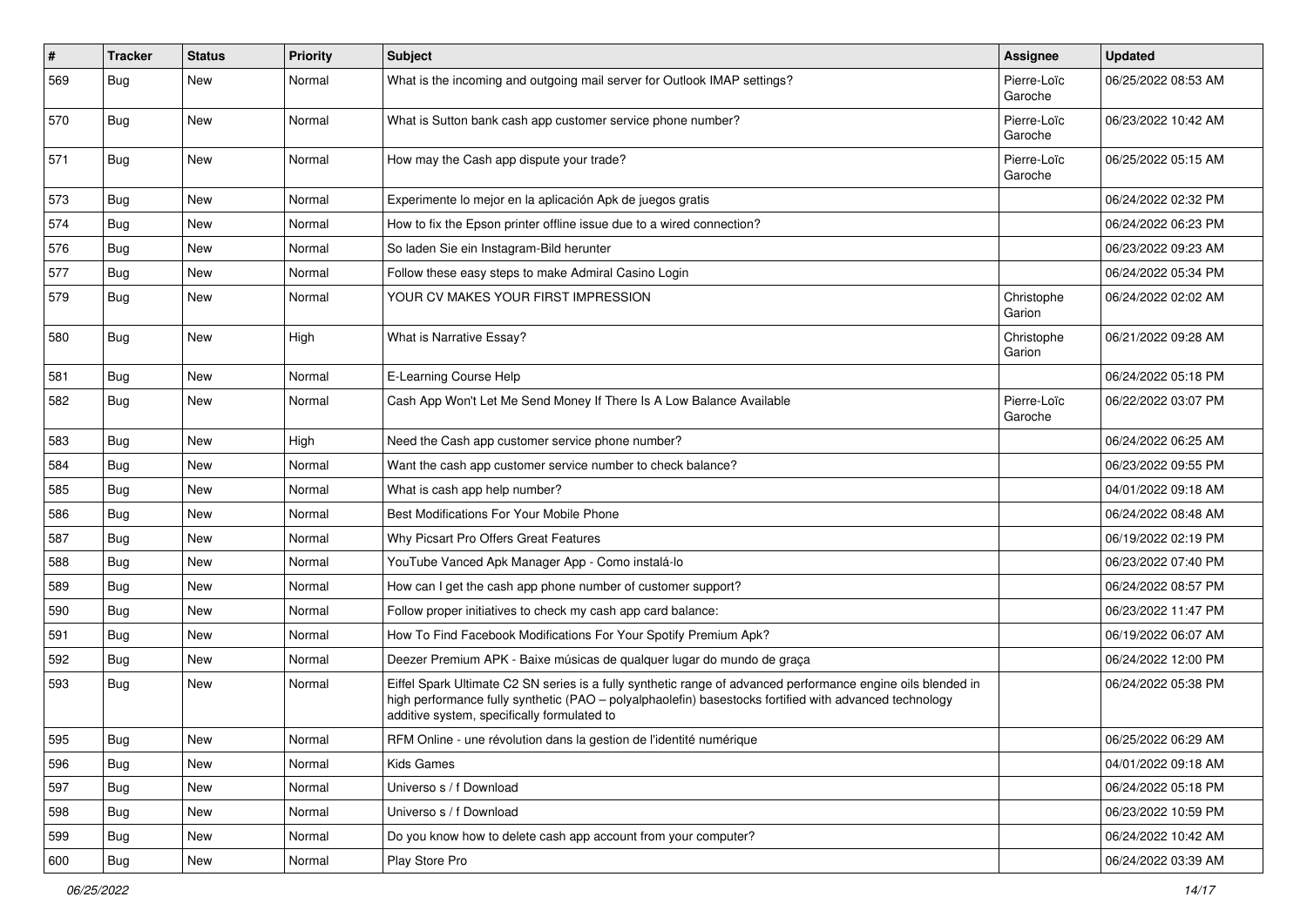| $\vert$ # | <b>Tracker</b> | <b>Status</b> | <b>Priority</b> | <b>Subject</b>                                                                   | Assignee               | <b>Updated</b>      |
|-----------|----------------|---------------|-----------------|----------------------------------------------------------------------------------|------------------------|---------------------|
| 601       | Bug            | New           | Normal          | Best Essay Writing Service UK                                                    | Pierre-Loïc<br>Garoche | 06/24/2022 10:50 AM |
| 602       | <b>Bug</b>     | New           | Normal          | Best Essay Writing Service UK                                                    | Pierre-Loïc<br>Garoche | 06/24/2022 07:28 AM |
| 603       | Bug            | <b>New</b>    | Normal          | Premiere gratuito da lista de IPTV                                               |                        | 06/24/2022 05:30 PM |
| 604       | <b>Bug</b>     | New           | Normal          | Idle Game Online                                                                 |                        | 06/24/2022 06:16 PM |
| 607       | <b>Bug</b>     | <b>New</b>    | Normal          | Vex 5                                                                            |                        | 04/01/2022 09:22 AM |
| 609       | Bug            | New           | High            | Online Trusted Medicine Store in US for Health - Genericmedsupply                |                        | 06/24/2022 01:44 AM |
| 612       | Bug            | New           | Normal          | Luxury Slingshot Rental                                                          |                        | 06/24/2022 09:09 AM |
| 613       | <b>Bug</b>     | <b>New</b>    | Normal          | Buy Aspadol 100mg Tab Online in US, UK, AU   Erospharmacy                        |                        | 06/24/2022 03:56 AM |
| 614       | <b>Bug</b>     | New           | Normal          | Como baixar o MOD APK no celular                                                 |                        | 06/22/2022 04:46 AM |
| 615       | Bug            | New           | Normal          | CheapestMedsShop   100% Safe Medicines Online in USA UK & AUS.                   |                        | 06/24/2022 04:00 AM |
| 616       | <b>Bug</b>     | <b>New</b>    | Normal          | Buy Anavar Tablets   Anavar For Sale in USA, UK & Australia                      |                        | 06/24/2022 03:52 PM |
| 617       | Bug            | New           | Normal          | Buy Vidalista Tablets (Tadalafil) at [\$25 OFF + Free Shipping] Vidalistatablets |                        | 06/24/2022 05:14 PM |
| 618       | <b>Bug</b>     | <b>New</b>    | Normal          | Buy Steroids Online with OurMedicnes.com   Best Quality Steroids                 |                        | 06/24/2022 07:52 AM |
| 619       | Bug            | New           | Normal          | Online Trusted Medicine Store in US for Health - Genericmedsupply                |                        | 06/23/2022 09:19 PM |
| 620       | Bug            | <b>New</b>    | Normal          | Viagra Meds: Fastest & Quick Delivery On Your Doorstep - USA                     |                        | 06/23/2022 12:03 AM |
| 621       | <b>Bug</b>     | New           | Normal          | Buy All Modafinil & Armodafinil Tablets @Buy Modafinil US                        |                        | 06/24/2022 09:26 AM |
| 622       | Bug            | New           | Normal          | CheapestMedsShop   100% Safe Medicines Online in UK & AUS.                       |                        | 06/24/2022 07:10 PM |
| 623       | <b>Bug</b>     | <b>New</b>    | Normal          | Listen to online radio stations for mobile phones                                |                        | 06/24/2022 08:21 PM |
| 624       | Bug            | New           | Normal          | Use go with the Driving Directions for your go                                   |                        | 06/21/2022 04:54 AM |
| 625       | Bug            | New           | Normal          | The best free online driving directions tool                                     |                        | 04/01/2022 09:28 AM |
| 627       | <b>Bug</b>     | <b>New</b>    | Normal          | <b>HELO</b>                                                                      |                        | 06/25/2022 01:05 AM |
| 628       | <b>Bug</b>     | New           | Normal          | CV reviewing services!                                                           |                        | 06/24/2022 01:53 PM |
| 629       | Bug            | New           | Normal          | How Can I Load Cash App Card at Walmart straight away?                           |                        | 06/24/2022 07:55 PM |
| 630       | <b>Bug</b>     | <b>New</b>    | Normal          | How Can I Load Cash App Card at Walmart straight away?                           |                        | 04/01/2022 09:38 AM |
| 631       | Bug            | <b>New</b>    | Normal          | How Can I Load Cash App Card at Walmart straight away?                           |                        | 04/01/2022 09:38 AM |
| 632       | <b>Bug</b>     | New           | Normal          | CheapestMedsShop   100% Safe Medicines Online in UK & AUS.                       |                        | 06/23/2022 05:23 AM |
| 633       | Bug            | New           | Normal          | How i can i solve my issue                                                       |                        | 04/01/2022 09:38 AM |
| 634       | Bug            | New           | Normal          | Buy Vidalista Tablets (Tadalafil) at [\$25 OFF + Free Shipping] Vidalistatablets |                        | 06/23/2022 11:20 PM |
| 635       | <b>Bug</b>     | <b>New</b>    | Normal          | Buy Steroids Online with OurMedicnes.com   Best Quality Steroids                 |                        | 06/23/2022 09:09 PM |
| 636       | <b>Bug</b>     | New           | Normal          | What is the most popular furniture color?                                        |                        | 06/24/2022 12:13 AM |
| 638       | <b>Bug</b>     | New           | Normal          | Run 3 game                                                                       |                        | 06/23/2022 08:09 PM |
| 639       | <b>Bug</b>     | New           | Normal          | thong tin chinh xac                                                              |                        | 06/24/2022 02:43 PM |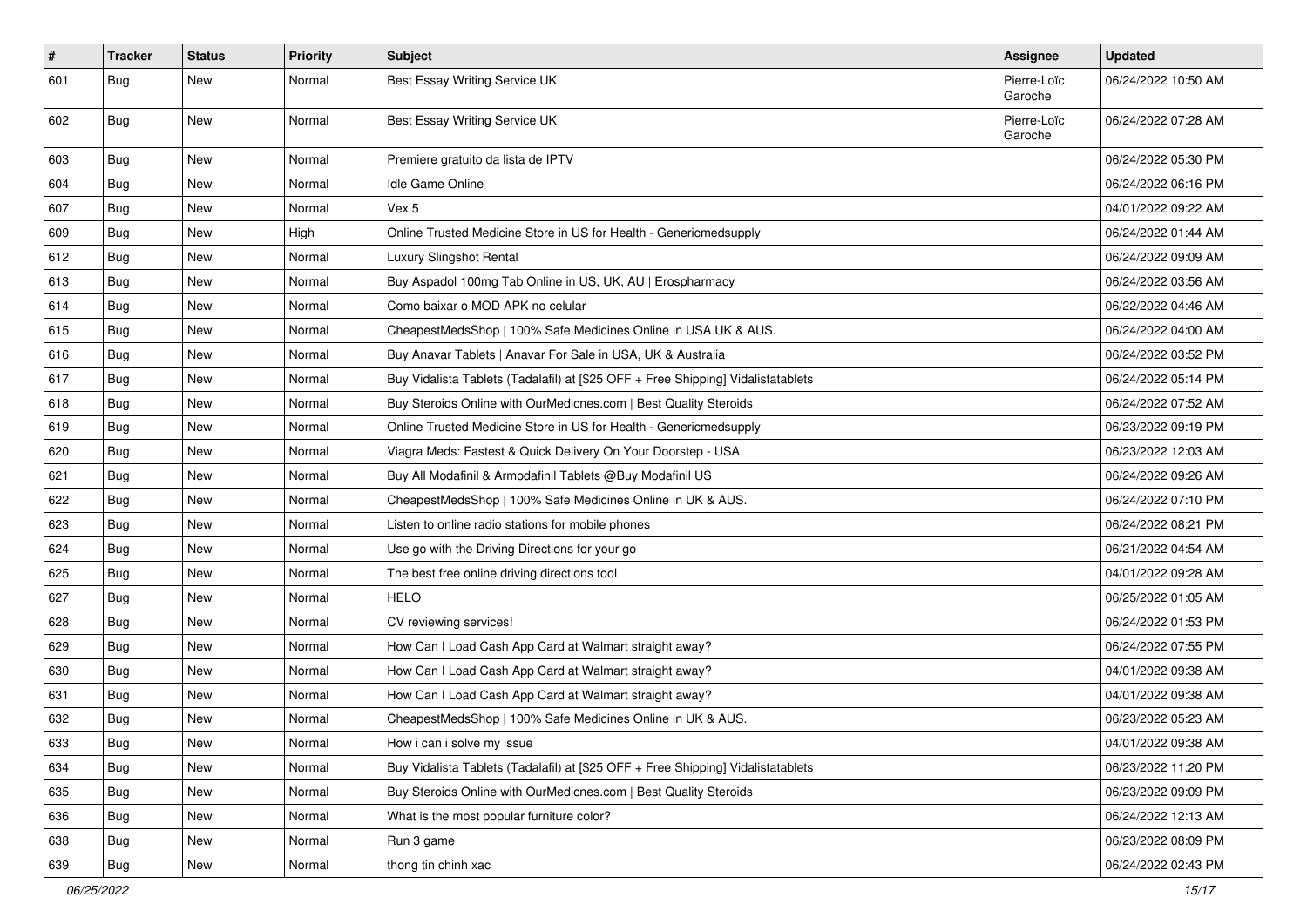| $\#$ | Tracker    | <b>Status</b> | <b>Priority</b> | Subject                                                               | Assignee               | <b>Updated</b>      |
|------|------------|---------------|-----------------|-----------------------------------------------------------------------|------------------------|---------------------|
| 640  | <b>Bug</b> | <b>New</b>    | Normal          | play game with me                                                     |                        | 06/24/2022 08:20 PM |
| 641  | <b>Bug</b> | <b>New</b>    | Normal          | Get Best Economics Dissertation Writing Service                       |                        | 06/23/2022 05:09 PM |
| 642  | <b>Bug</b> | New           | Normal          | thong tin thoi tiet ngay hom nay                                      |                        | 06/24/2022 04:48 PM |
| 643  | Bug        | <b>New</b>    | Normal          | Oreo TV Apk Download                                                  |                        | 06/23/2022 12:30 PM |
| 644  | <b>Bug</b> | <b>New</b>    | Normal          | <b>TeaTV App Review</b>                                               |                        | 06/24/2022 02:20 PM |
| 645  | <b>Bug</b> | New           | Normal          | thong tin chinh xac nhat hom nay                                      |                        | 06/25/2022 04:16 AM |
| 650  | <b>Bug</b> | <b>New</b>    | Normal          | <b>Cherries Health Benefits</b>                                       |                        | 06/24/2022 08:07 AM |
| 651  | <b>Bug</b> | New           | Normal          | Salmon Health Benefits                                                |                        | 06/25/2022 07:05 AM |
| 652  | <b>Bug</b> | <b>New</b>    | Normal          | Sesame Health Benefits                                                |                        | 06/21/2022 06:52 AM |
| 653  | Bug        | <b>New</b>    | Normal          | Jujube (Jinjoles): Properties And Health Benefits                     |                        | 06/23/2022 10:41 PM |
| 655  | <b>Bug</b> | <b>New</b>    | Normal          | <b>Eggplant Health Benefits</b>                                       |                        | 06/24/2022 05:17 AM |
| 656  | <b>Bug</b> | <b>New</b>    | Normal          | Kiwi Nutrition Facts And Health Benefits                              |                        | 06/23/2022 05:18 PM |
| 657  | <b>Bug</b> | <b>New</b>    | Normal          | Coconut Nutrition Facts And Health Benefits                           |                        | 06/24/2022 01:49 PM |
| 658  | <b>Bug</b> | <b>New</b>    | Normal          | Watermelon Nutrition Facts And Health Benefits                        |                        | 06/24/2022 03:36 PM |
| 659  | Bug        | <b>New</b>    | Normal          | Olive Oil Properties And Health Benefits                              |                        | 06/24/2022 08:09 AM |
| 660  | <b>Bug</b> | New           | Normal          | Anchovies Nutrition Facts And Health Benefits                         |                        | 04/01/2022 09:40 AM |
| 661  | <b>Bug</b> | <b>New</b>    | Normal          | Turbo VPN MOD APK Download                                            |                        | 06/24/2022 08:51 AM |
| 662  | <b>Bug</b> | <b>New</b>    | Normal          | Oreo TV Download - The Easiest Way to Watch Live TV                   |                        | 06/24/2022 05:18 PM |
| 663  | <b>Bug</b> | New           | Normal          | Know how the Cash app twitches words in a detailed way.               | Pierre-Loïc<br>Garoche | 05/22/2022 05:44 PM |
| 664  | <b>Bug</b> | New           | Normal          | Tea TV Apk Download - The Best Way to Watch Movies Offline            |                        | 06/24/2022 08:01 PM |
| 666  | <b>Bug</b> | <b>New</b>    | Normal          | 470+ pages à colorier de Noël                                         |                        | 06/24/2022 11:42 PM |
| 667  | <b>Bug</b> | <b>New</b>    | Normal          | What Is a Ringtone?                                                   |                        | 06/20/2022 03:35 PM |
| 668  | <b>Bug</b> | New           | Normal          | Get to know Cash App Refund Process here                              |                        | 06/24/2022 04:19 AM |
| 670  | <b>Bug</b> | <b>New</b>    | Normal          | JTWhatsApp Apk - The New and Improved WhatsApp                        |                        | 06/17/2022 04:36 PM |
| 671  | <b>Bug</b> | <b>New</b>    | Normal          | Hot games                                                             | Pierre-Loïc<br>Garoche | 06/20/2022 03:40 PM |
| 672  | <b>Bug</b> | <b>New</b>    | Normal          | The easiest way to delete ringtones on iPhone                         |                        | 06/23/2022 05:06 PM |
| 673  | <b>Bug</b> | New           | Normal          | Learn the basics of pixel art - Clear grid                            |                        | 06/24/2022 06:41 AM |
| 674  | <b>Bug</b> | New           | Normal          | The best game in 2021                                                 | Pierre-Loïc<br>Garoche | 06/24/2022 10:05 PM |
| 675  | <b>Bug</b> | New           | Normal          | What Are Smart Tactics To Fix Cash App Transfer Failed Hurdles?       |                        | 06/16/2022 04:37 AM |
| 676  | <b>Bug</b> | New           | Normal          | Does Facebook customer service live chat allow to speak with someone? |                        | 04/01/2022 09:39 AM |
| 677  | <b>Bug</b> | New           | Normal          | Logo Design Services Near Me                                          |                        | 06/24/2022 08:52 AM |